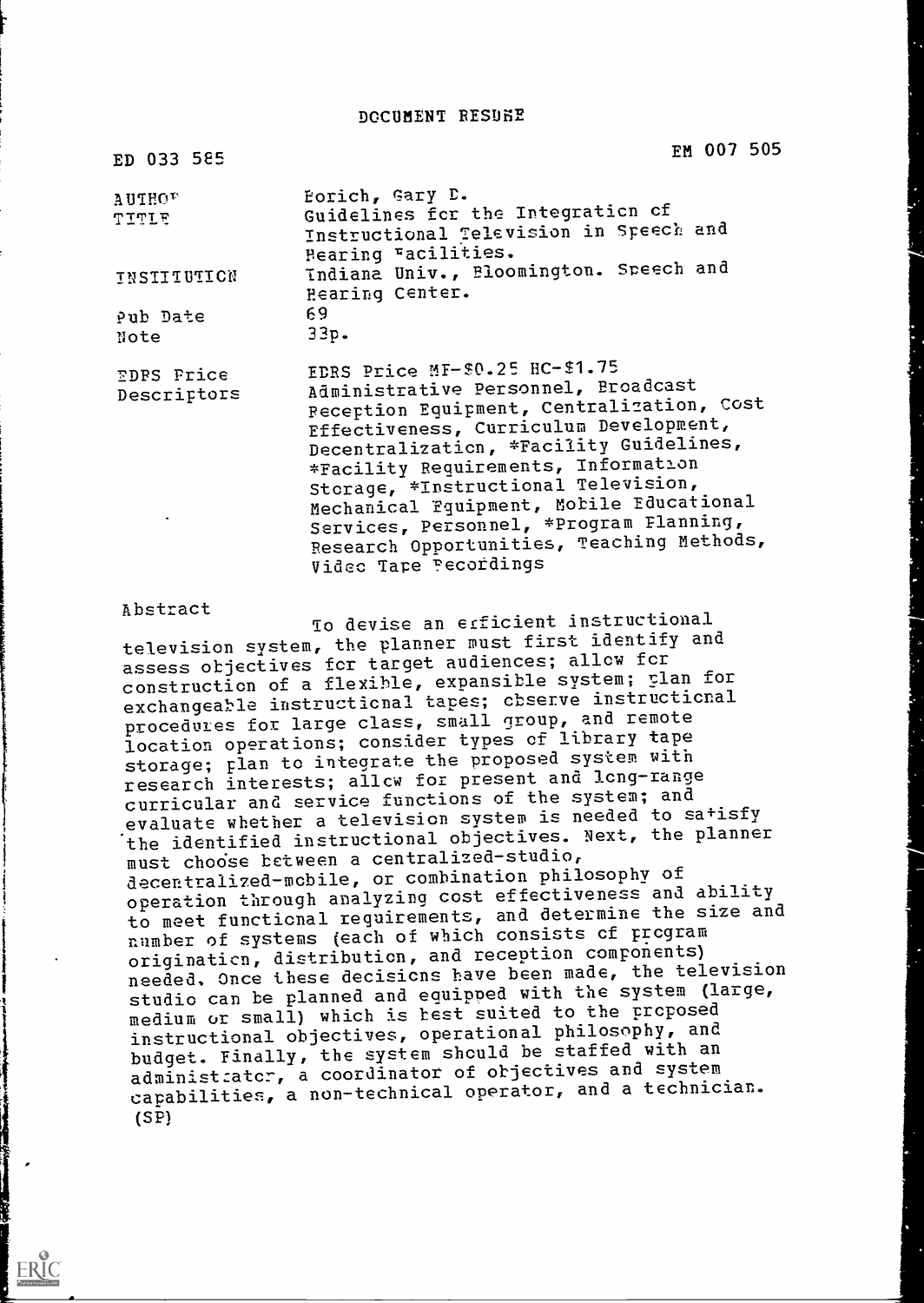#### U.S DEPARTMENT OF HEALTH, EDUCATION & WELFARE Office of EDUCATION

THIS DOCUMENT HAS BEEN REPRODUCED EXACTLY A RECEIVED FROM THE PERSON OR ORGANIZATION ORIGINATING If POINTS OF VIEW OR OPINIONS STATED DO NOT NECESSARILY REPRESENT OFFICIAL OFFICE OF EDUCATION POSITION OR POLICY

Guidelines for the Integration of Instructional Television in Speech and Hearing Facilities

Gary D. Borich Director of Television Services Speech and Hearing Center Indiana University

- colleges, it has not always been as successful as educators would like to believe. Although instructional television has been put to many uses in schools and Surprisingly, 'vrge sums of money have been spent for instructional television sys-. tems that have fallen into disuse. It seems particularly important in this day to examine the reasons these failures have occurred and to establish models that will guide the design of efficient instructional television systems.

The television planner, whether a consultant, administrator, or member of a staff and faculty team, is responsible for four major tasks. He must (a) define the scope of the television system, (b) obtain construction or remodeling specifications for a television studio, (c) equip the television system with its component parts, and (d) select competent personnel to operate the system. Yet, before each of these can be treated, the planner must be assured of the system's success. He can begin by examining the professional functions of the facility and the objectives of its personnel.

ir)  $\mathcal{L}$ 

'Jr\

58

 $\overline{M}$ 

C.)

 $\Xi$ 

 $[11]$ 

11:

Audiences. Perhaps the largest number of poorly planned Tv systems have resulted w1 from a failure to identify the intended audiences. The fact that some planners speak in terms of the <u>audience</u> rather than the plural, <u>audiences</u>, is good evidence that a  $\bullet$  lesson can be learned. Few television systems are used ty homogeneous groups directed  $\overline{O}$  resson can be read by a single objective. It is the responsibility of the planner to understand and to assess  $\qquad \qquad \text{objectives as well as to place priorities on those that will}$ 

\*Now at the Institute for Child Study, Indiana University.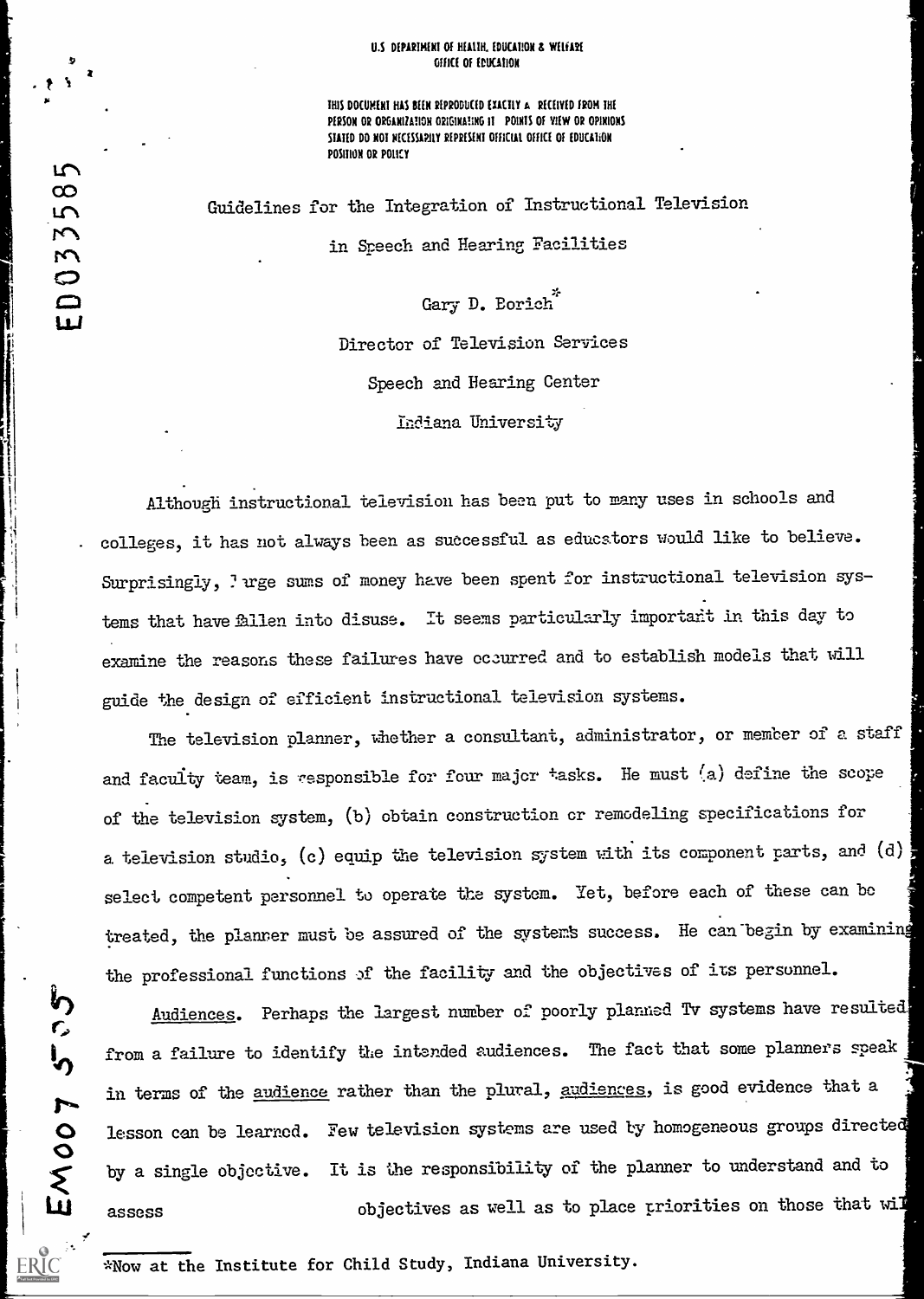direct the design and operation of the television system. It is important to match the objectives of those who plan the system with those who use the system. Administration, faculty, staff, and students should be encouraged to contribute objectives detailing the manner in which the system can assist or expand on-going professional functions. Objectives can be obtained from institution and department administrators, teaching, research, and service staff, as well as graduate and undergraduate students.

Flexibility. Closely related to the analysis of target audiences is the flexibility of the system to serve these audiences. Far too often expanding enrollments, increased faculty, media oriented administrators, and the pressure of growing service commitments have taxed an inflexible system to its limits, whereupon it has been disgarded as obsolete. It is unfortunate that the lack of flexibility has brought the demise of so many small systems as well as a few large ones. Remember, for instance, the Midwest Program for Airborne Television Instruction. Multiple channel programing and modular expansion techniques offer solutions to planning a system with flexibility regardless of its size. New systems are planned in a modular or stage approach which allows for expansion no matter how inexpensive the initial installation may be. Ultimate objectives must be noted at the outset when initial planning and purchases are discussed and before bids, schematics, and blueprints have been approved.

Exchange. Iet it be placed in the forefront now so it will not be forgotten later: instructional videotapes are the most valuable asset of any television system. However,  $V$  these productions may have limited use, perhaps even to the extent of a single playing if the need for exchange is not recognized early. Exchange can apply to the transmission of your productions by nail or courier to other departments within the institu tion, institutions tangent to the base institution, or to other organizations and agencies across the country that may benefit from your work. If sufficient planning supports an active facility, there is little reason not to expect that at least some videotape productions will be desired by related concerns which would be willing to

ERIC

-2-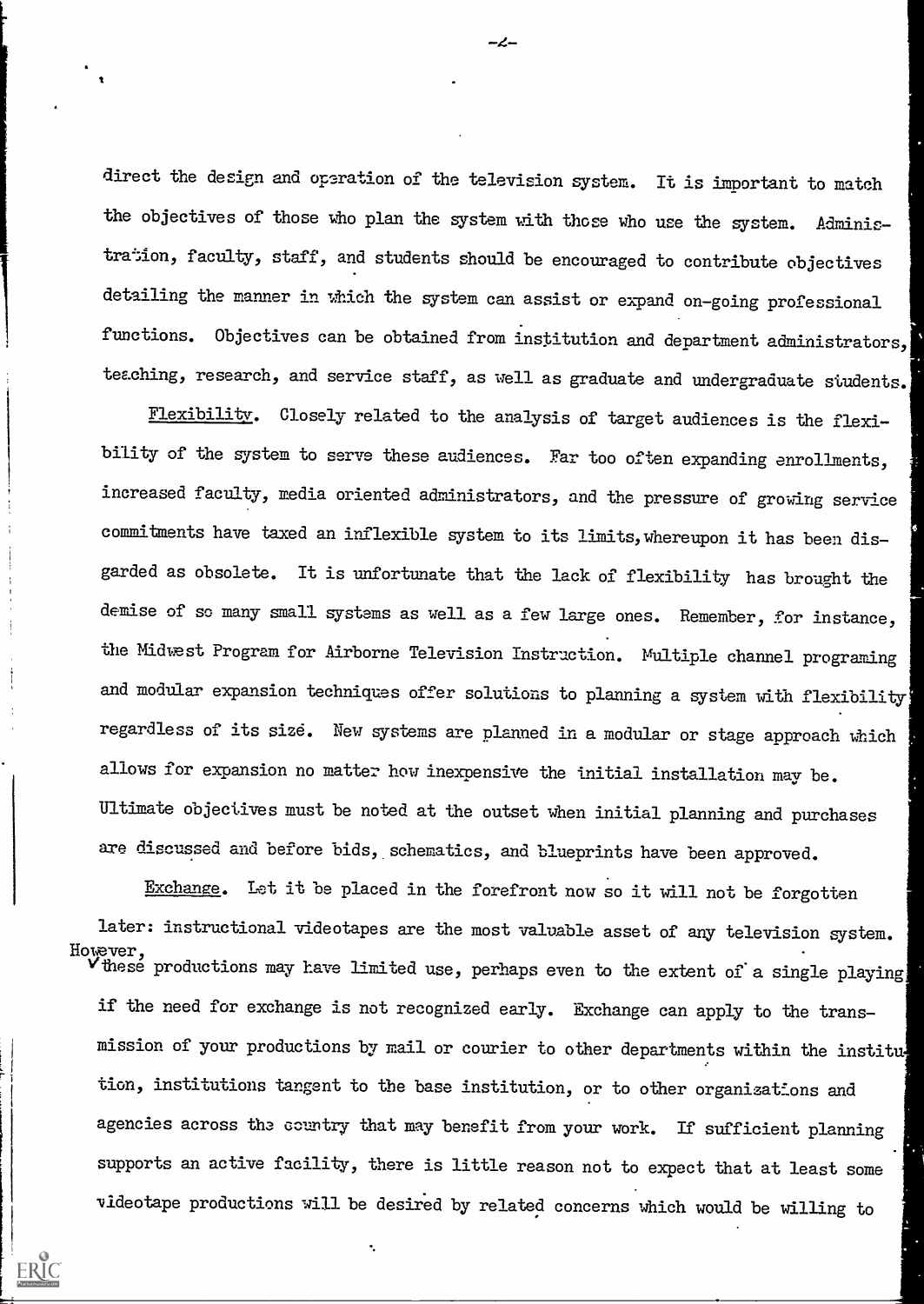exchange their tapes for yours or even rent your tapes. This topic is so important that the major portion of television  $\sim$  dpment that is purchased is dependent upon your intentions for the exchange of instructional programs.

Observation. The observation of large-class instructional procedures, small group or single patient therapy, and remote location instruction are three objectives with which to plan the instructional television system. What will be observed must be considered as well as who will be observing. Stereotypes of the ways in which television systems are used often limit our perception of what the system can actually do. Large-class instructional procedures may include the observation of teaching assistants, a guest lecturer, or a student teacher. Small group or single patient therapy, perhaps the most popular objective, is not the only one that will efficiently employ the system. Remote location instruction by student therapists or practice teachers while fulfilling their assignments in classrooms and hospitals away from the base institution can be a special use of a properly planned system. In addition large scale magnification of the physiological components of therapy, displaying muscle and mouth movements, may direct the planning and operation of a system which will either incorporate these objectives at the outset or allow their incorporation in a modular fashion at a later time.

Library Storage. Like the exchange of videotape productions, library storage is a difficult objective to consider at the outset of planning. Library storage not only involves a decision as to how many tapes will be stored but also what size units of information need to be stored. This second question is of 'primary concern in the planning stage. If small units of information--a single therapy session, a psychologic test, an articulation test--are to be catologued and stored, the system must he capable of accurately selecting these segments from larger programs while simultaneously rerecording them on the designated library tape. Library storage decisions will also effect the space allocated for the system. Due to the size of each tape reel and



-3-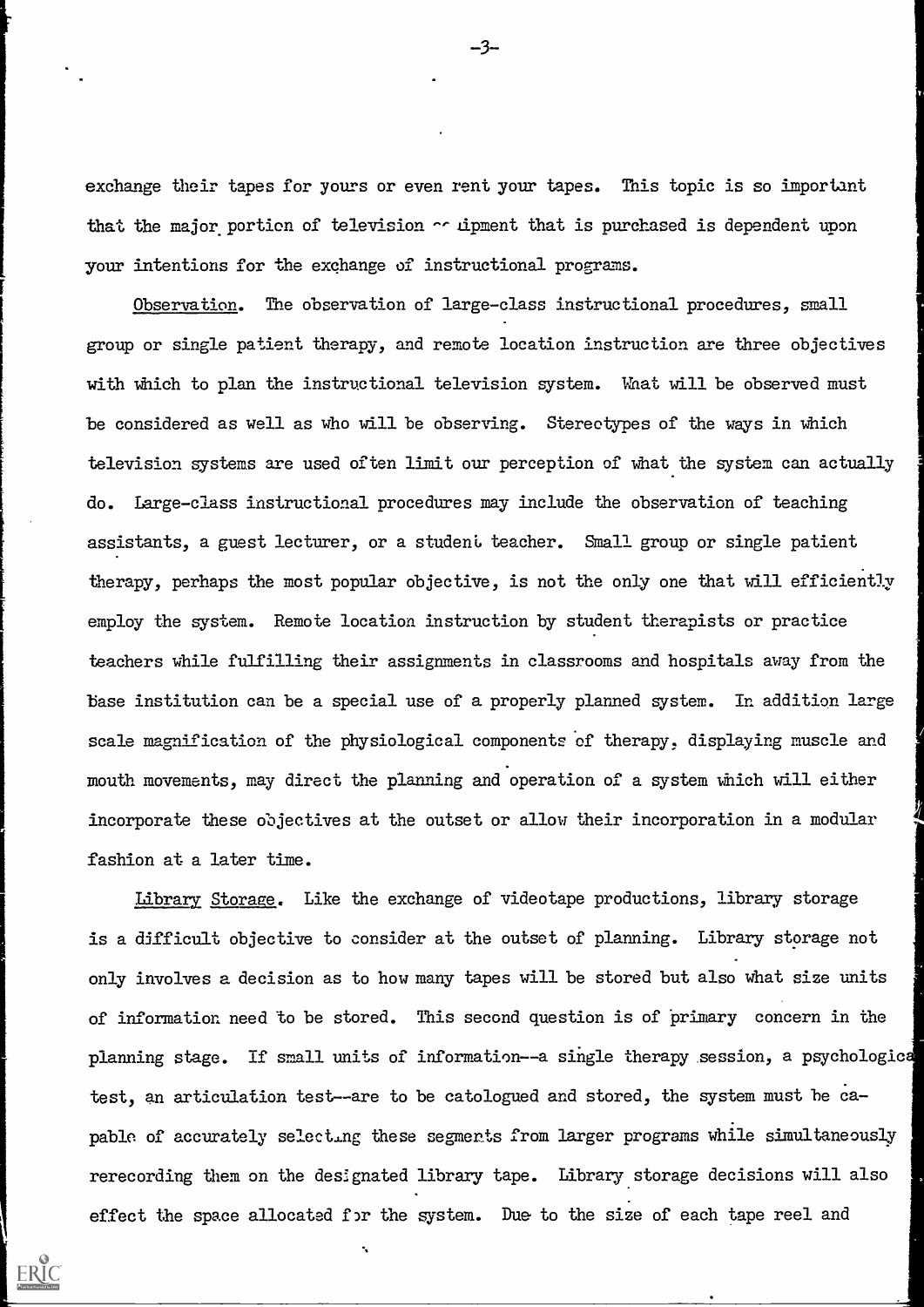important requirenents for the positioning and temperature of tapes during storage, facilities must be planned to meet storage demands.

Research. Teachers and therapists have just begun to integrate the television medium with research interests. One-way observation techniques, immediate playback to patients, and feedback to students and therapists of fer special research opportunities. Using the system to meet the research interests of staff and faculty is not an elaborate task if carefully laid plans assure that the installation is compatible with these interests.

Present and Ultimate Uses. It is important to distinguish between the present and ultimate uses of the television system. If the system could be installed immediately, what would be its use? If it couldn't be installed for two years, what changes within the institution and discipline might make new and larger demands of the system? The answers to these questions will determine the building blocks of the television system. The expense and physical allocation of the system require that uses be anticipated long in advance of actual operation. Trends in the numbers of students and faculty, research interests, and service functions must be determined for the period in which the present equipment is intended to operate without major additions or revision. Initial planning must encompass the ultimate uses in order for the system to accommodate later additions.

Curricular needs during the first five year period of television operation should determine the basic design of the system. In order to assess these needs curriculum areas must be distinguished and growth and expansion analyzed. Curricular and/or service subdivisions must be outlinedand their individual growth rates calculated. Determine the present and what will be the future status of the instructional programs. What classes are likely to be added with what corresponding number of students? List the kinds of courses now taught and visualize the additions that future budget allocations might allow. Ask yourself what potential uses these classes can make of the

ERIC

–4–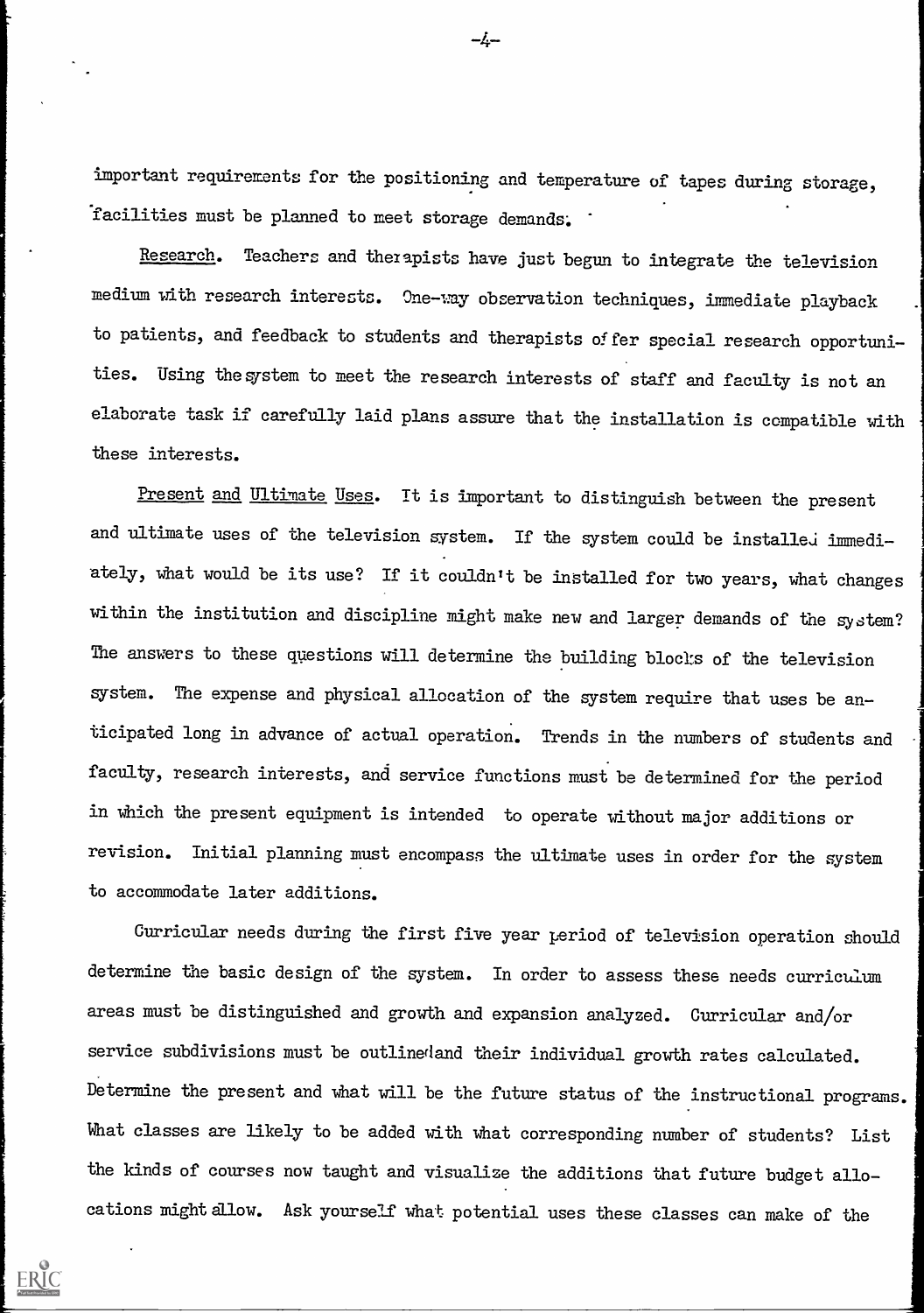television system. Service functions must receive similar attention. What demands will audiology, aphasia, and articulation place upon the television gystem in the years following initial installation? What uses will be made of the television system for remote recordings in classrooms and hospitals distant from the base institution? These questions require thought and planning far in advance of the time that they are usually thought relevant.

Immediacy and Distribution. A final evaluation must assess the need to record and distribute the professional functions for which the system is designed. If uses do not utilize television's potential for preserving events or for transmitting information to larger numbers than can view the original event, then other means for fulfilling these objectives will be more economical and equally effective. Television systems are far too costly for them to do what other procedures can do as well or better. The unique potential of television to preserve the extraordinary and to transmit it at the convenience of large numbers are the special uses for which no other medium but television can be put. The immediacy of the medium can provide records of patients and therapists which examplify theoretical issues, display diagnostic tests, and hold for permarent use guest lectures and staffing sessions. These productions can be distributed as part of classroom instruction and in-service workshops and can be sent to other institutions and agencies for consultation and viewing.

Planning the system, then, must begin with thorough answers to seven important questions:

1. What diversified groups within the institution will use television and what are their specific objectives?

television productions and do these agencies have television programs you<br>ERIC<br>ERIC 2. To what extent will there be a need to expand the system in two to fiv years due to increased enrollments, larger service commitments, and new programs? 3. What groups or agencies outside the institution will want to see your

-5-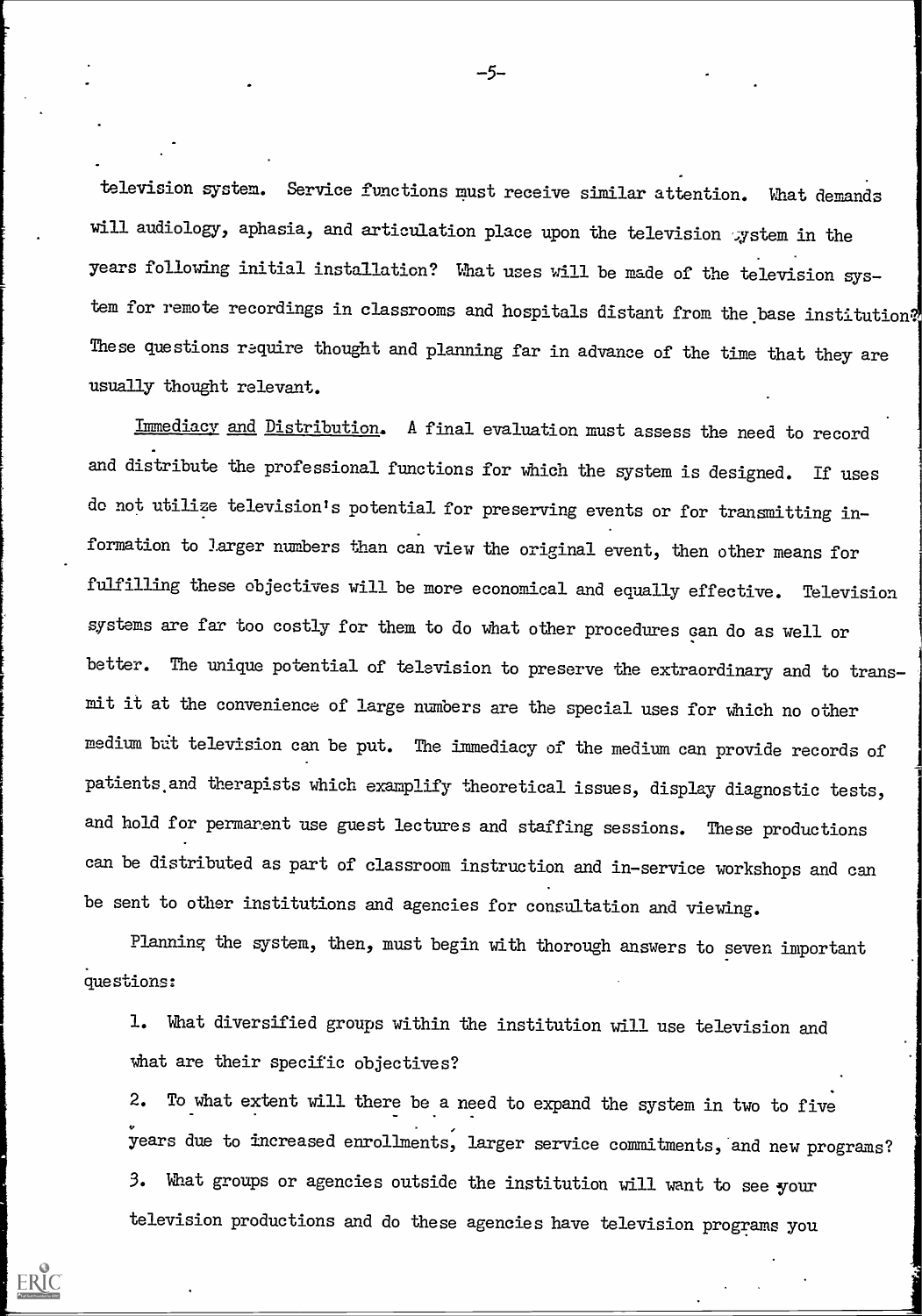will want to use?

 $4.$  To what professional functions (e. g., guest lectures, workshops, instruction, therapy) will television contribute?

5. Vhat number and types of recordings will you want to save from year to year as permanent library collections?

6. Nhat interest is there among staff and faculty to use the television medium as a tool for research?

7. Do your objectives require the preservation of professional events or their distribution to large and diversified groups?

#### I. Defining the System

Centralized vs. Decentralized. In the early planning stages a choice is usually made between two philosophies of operation. One is the centralized concept which dictates that equipment be installed and operated from a central studio; while the other is the decentralized concept which disperses less complex equipment in several locations. In addition systems can be designed to provide both centralized and decentralized service but cost is an important factor and one concept may be adequate for some oujectives. Let's consider each of the alternatives: the centralized system, the decentralized system, and the system that can accomplish the objectives of both.

The centralized plan entails the added planning and expense of either remodeling or constructing a room suitable for a television studio. The recording and viewing functions can be combined by providing a studio large enough to allow operation and storage of equipment and the viewing of productions by the largest audience that will use the system. A classroom may be adequate for some objectives while only an auitorium may satisfy others. The centralized system is most often a single function system, allowing either viewing or recording but not both simultaneouely. If diverse groups will have access to the system, each with divergent interests and objectives,

 $\boldsymbol{\zeta}$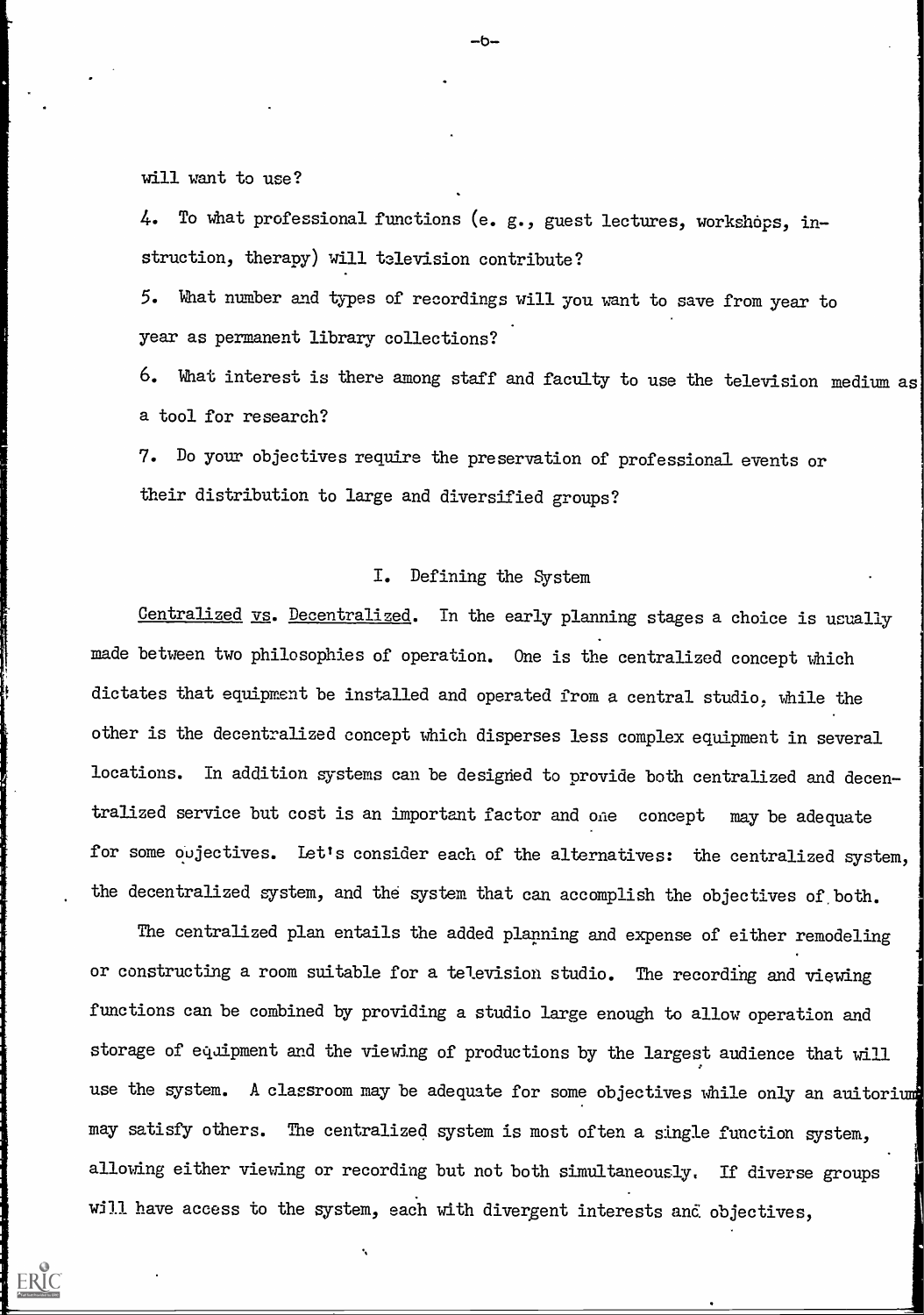scheduling arrangements will limit use of the system. On the other hand, the centralization of funds and equipment can permit special studio installations which will enhance the quality of the video recordings. This equipment can be built-in for convenience of operation.

The decentralized' system is primarily a mobile system. It can be shuttled to various locations as it is needed. Due to the mobility of the equipment, it is by necessity smaller, generally less complex, and less expensive than the centralized equipment. The sayings from the decentralized system may be used to purchase a second mobile system so that diverse groups can record orplayback simultaneously in different locations. An auditorium or classroom usually provides the large-group viewing area. The mobile systems are constantly on the move from therapy suites to classrooms without prior scheduling or preliminary arrangements. Lighting and sound control are generally not important concerns of the user, and so the quality of the production, although adequate, may lack the technical perfection of the studio-based system. In addition personnel experienced with the system must be available to transport the system from location to location and to make technical connections before each recording or viewing session.

There is a third more complex and expensive system which combines portions of both the centralized and decentralized systems. There are two general versions of this combination system. The first is a simple repetition of both the centralized and decentralized system, providing a planned studio area with fixed equipment plus one or more smaller mobile units which can be stored in the studio and used throughout the facility. Optimal sound and lighting conditions in the studio allow the more professional production, while the smaller units can be transferred between therapy suites and classrooms.

The second combination system is generally more expensive than the first but replaces the disadventages of both systems with technically perfect, highly mobile,

ERIC

 $-7-$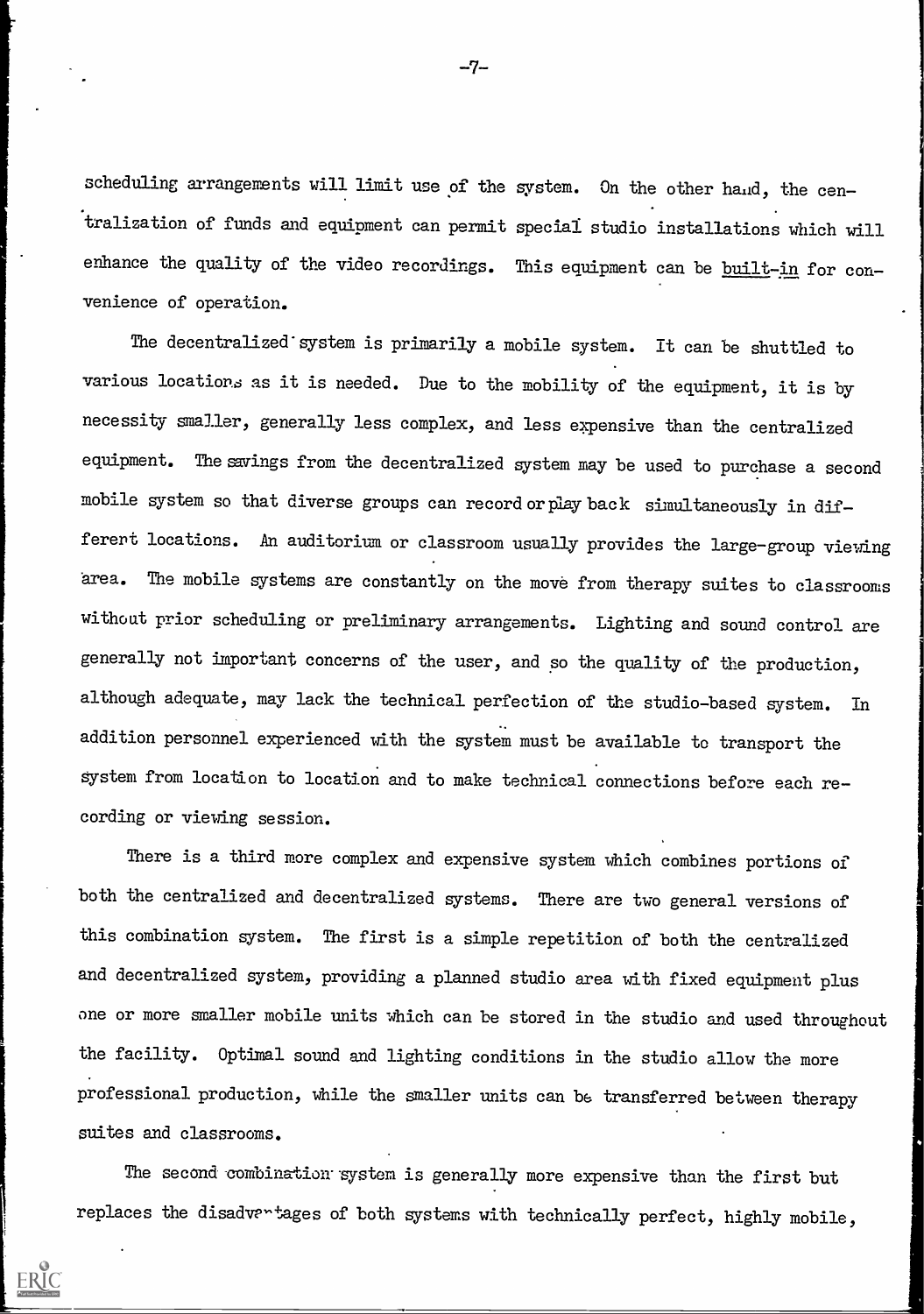and easy to operate equipment which accepts modular expansion. The system can begin small and be expanded to and beyond the capabilities of the initial centralized and decentralized systems. Usually the long term goals of this system support the construction of a television studio with mobile equipment. The additional cost rests with a cable system for distributing the programs to classrooms and therapy suites which may be potential sources or reception centers for television content. Productions are recorded and played back from the television studio where information can be sent to any desired location. Productions may originate from different locations in the facility while being recorded in the television studio. The combination system with distribution capability provides the most economical means of expanding a small television system to meet increasing demands.

Studio-based and Mobile Schemes. A selection must be made from among the centralized, decentralized, and combination systems.. Table 1 indicates the professional functions to which these systems can contribute.

Insert Table 1 about here

Functions and the emphasis placed upon them differ from one facility to another. Specific planners need to select from or add to Table 1 those functions which can benefit from the television medium. Although many facilities may engage in all functio few actually have a need for television to contribute equally to all functions. These priorities which must be determined on the basis of present need and potential use. If the priority functions of the facility fall entirely within "centralized" or "decentralized," the appropriate system will adequately perform the selected functions and no further expense need be encountered. If, however, a consideration

ERIC

-8-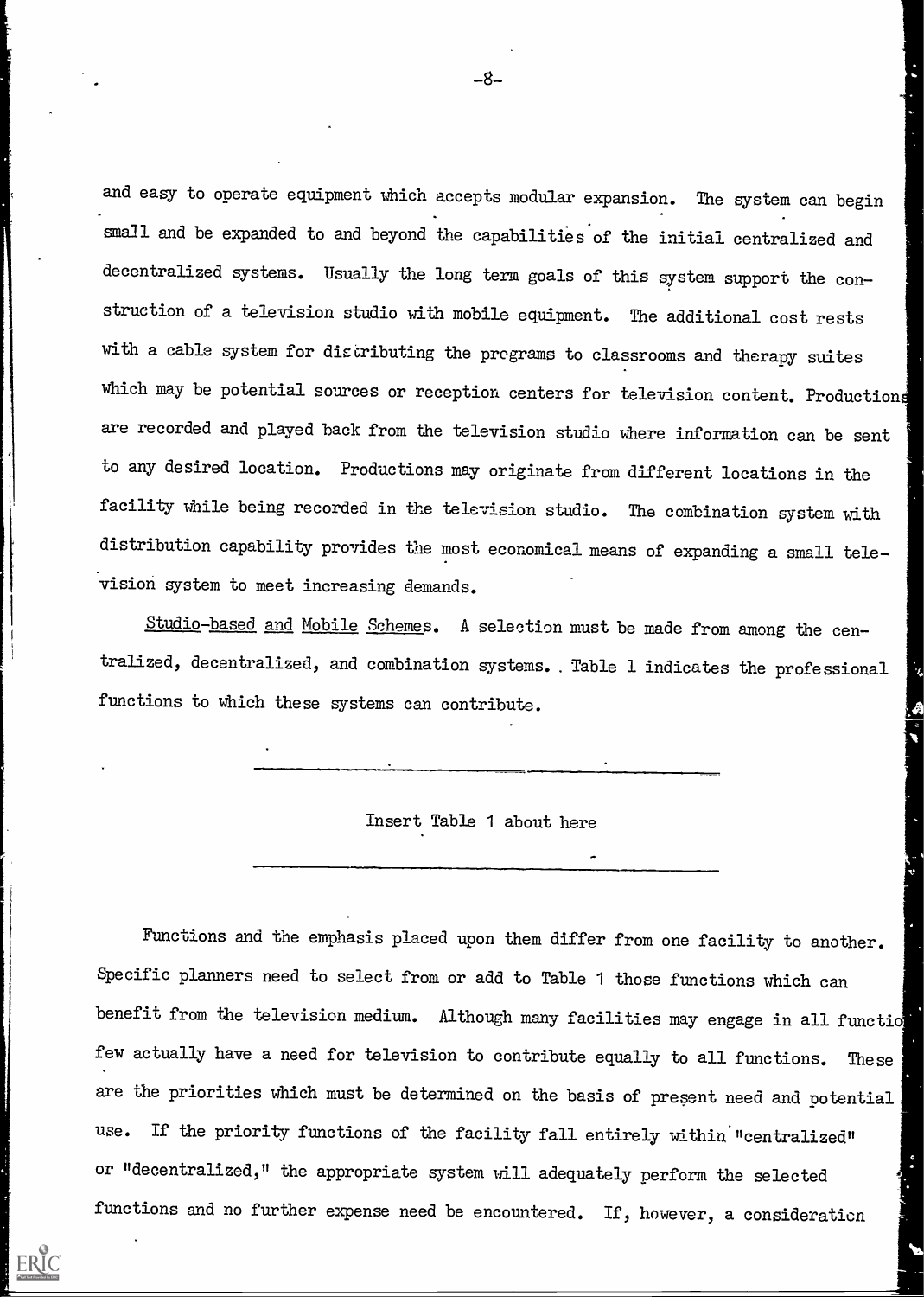of these functions five years hence would reveal priority changes crossing into the domain of a second system, then, a third, combination studio and mobile system, must be planned even though current demands may not fully utilize the initial potential of the system. Note that in Table 1 several functions can be served equally as well from either a centralized-studio or decentralized-mobile system. A combination system would privide the flexibility for these functions to be performed by either system. Imagine for the moment that five years have elapsed, taking into account the growth rate of your present facility. Compare your system needs function by function with Table 1 to select a studio, mobile, or combination system.

Subsystems. When the system has been described in terms of a centralized-studio, decentralized-mobile,or combination system, we can move to the second but equally important concern of determining the size of the system. Television systems are described in detail by identifying their subsystems or component parts. Systems comprise (a) program origination, (b) distribution, and (c) reception components. Each system consists of a source of program content (the television recorder or camera), a reception device (the television monitor), and a means of sending the program from recorder to receiver. The program is distributed either through conduit installed within the walls of the facility or through flexible cable accompanying each system. The number of systems is not dependent upon whether the master scheme is studio-based, mobile, or a combination of both. Elaborate multi-system mobile schemes may for some needs provide more efficient service than a combination studio and mobile system.

Determining the Number of Systems. The need for a multi-system approach can be determined by the degree to which a particular facility performs the television related functions listed in Table 2. Table 2 lists these functions in terms of the number of systems which are needed for varying degrees to which the functions are performed.

-9-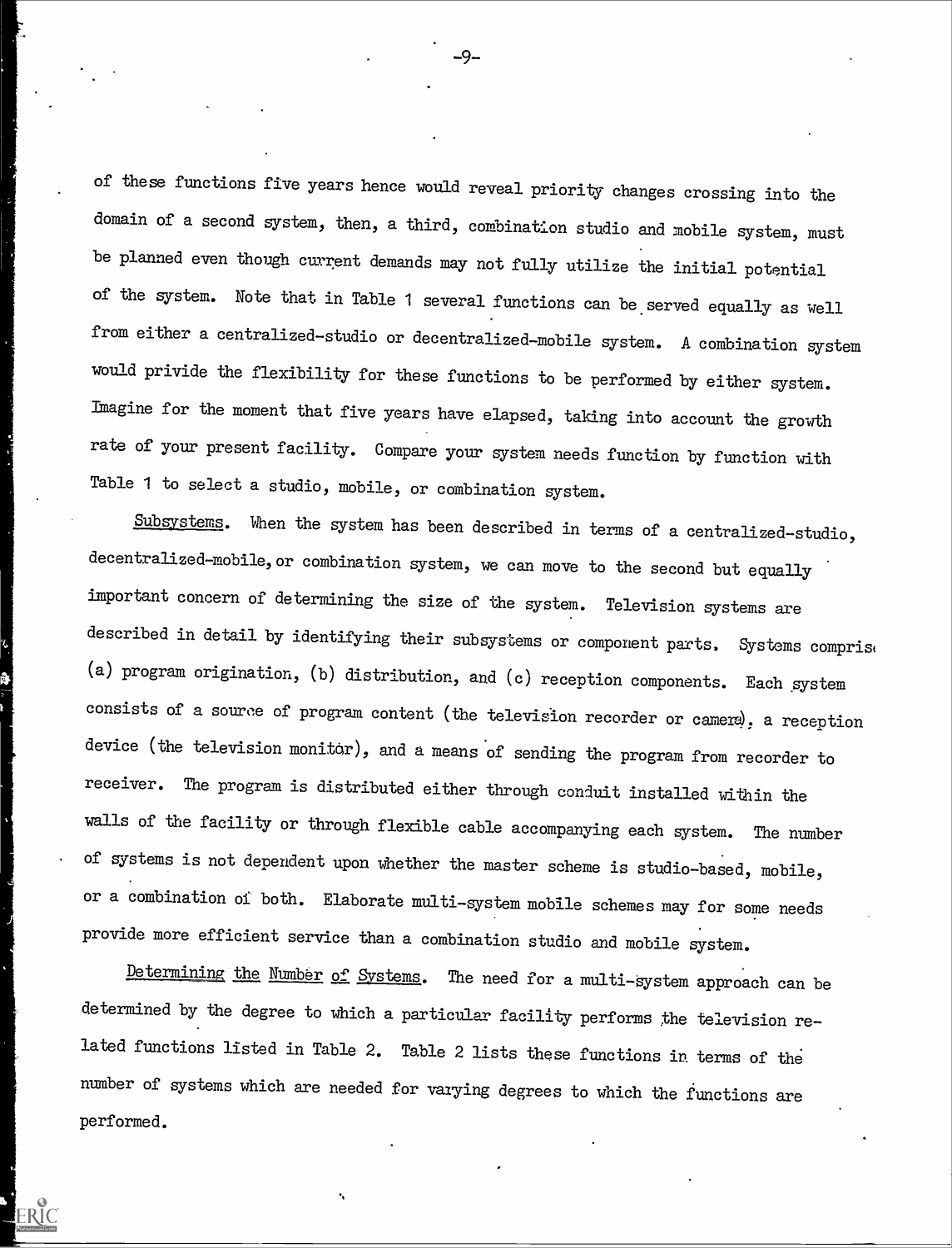Insert Table 2 about here

These estimates arc based upon operating facilities of different sizes which use the television medium as called for in the routine of therapy, teaching, research, and in-service training. Television does not accompany these functions consistently. is important to note that Table 2 does not concern the degree to which television is used but rather the degree to which the functions occur. Table 2 becomes a good estirate of the number of systems because television usage is a reliable correlate of the- number of times professional functions are performed. It is difficult to determine the number of times television will be used before the installation is operative, but planners can estimate the degree to which the various functions are performed on the basis of weekly and monthly schedules. Growth rate must concern us here also. Five year estimates can 'assure that the system will be compatible with later demands.

Traditionally, the number of ftnctions and the degree to yhich they are carried out increases proportionately with the number of faculty and staff. As functions of the facility increase, greater demands are placed upon the system to be at different places for different purposes. Excessive movement of the equipment to and from locations does not encourage its most efficient use and will ultimately disappoint one user in favor of another. Usually scheduling and priorities result, creating delays in gaining access to the system. Thus, the medium looses one of its most important characteristics--that of immediacy.

in light of the disadvantages it is far simpler to encourage a multi-system approach v'en five year growth estimates warrant it. When estimates place one near the high end of the system estimates in Table 2, it is only good sense to choose the next highest. The number of systems can be expanded beyon<sup>3</sup> three; however, this is

ERIC

-10-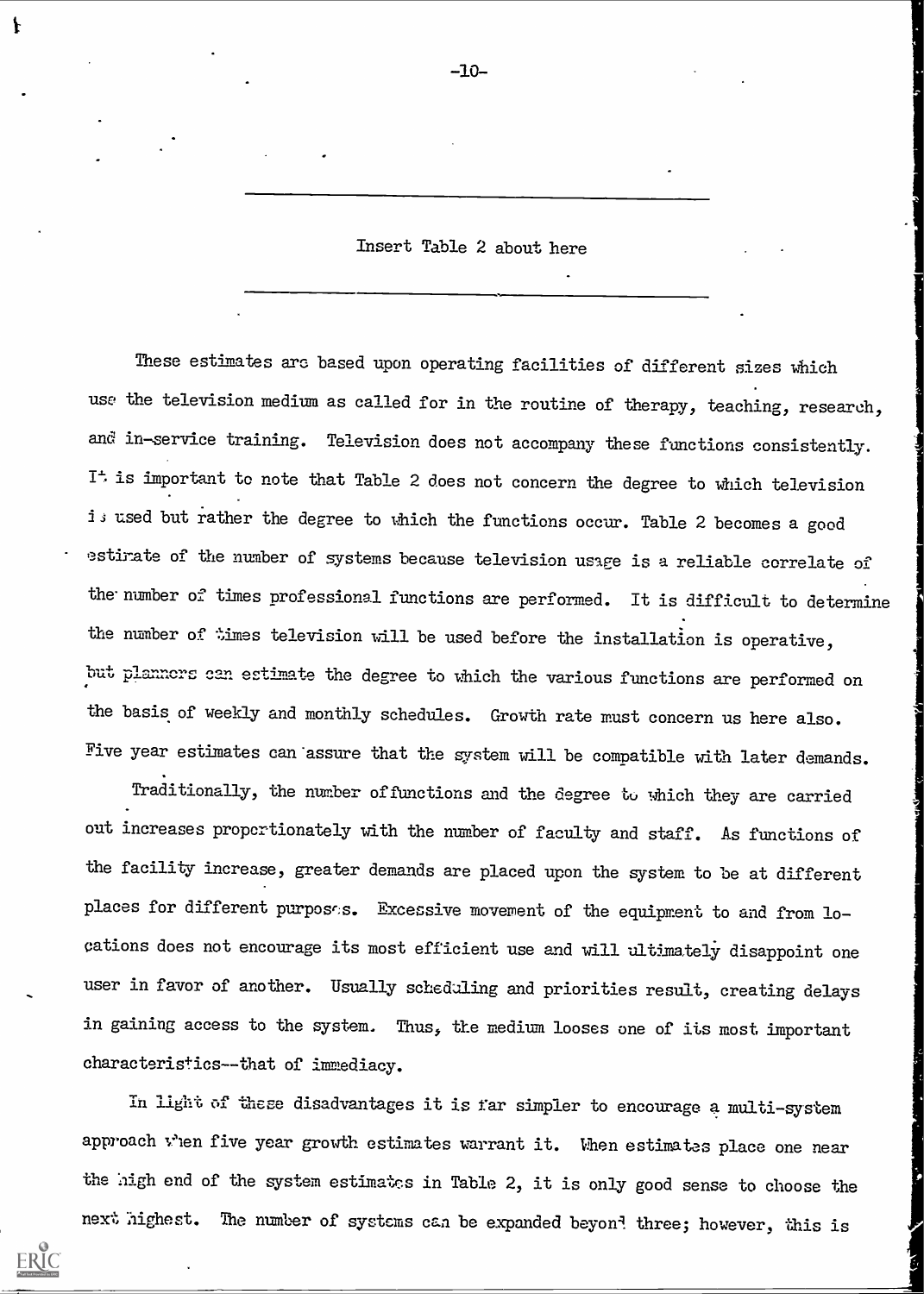so easily done that it is best to wait until the need actually arises. This is an important feature of modular expansid... After initial systems are planned and operative it is a simple matter to add systems.

Summary. Distinctions can now be made between the centralized (studio-based), decentralized (mobile), and combination systems. These can be arranged several mays to serve a wide range of professional objectives.

A single video recorder can be deployed (a) in a studio, (b) as a mobile unit, or (c) be used interchangeably between both schemes. If a single video source is used interchangeably, a studio is built and equipped with recording and reception equipment that can be easily transported to remote locations. Twc videorecorders can be deployed in either a studio and mobile combination. or as two mobile units. If professional objectives demand greater flexibility and the number of users is high, a second mobile unit may be more desireable than a studio unit. Thirdly, three video recorders can be deployed in a studio system with two supporting mobile units or as three mobile units. Usually the factors which encourage a three unit approach also dictate the need for a studio. This becomes-increasingly important for the larger installation in order to provide adequate storage and maintenance areas. These plans can be summarized in the following manner:

- I. &all systems: one video recorder
	- A. Studio system, or
	- B. Studio system adaptable to mobil9 operation, or
	- C. Mobile system without studio

II.' Medium systems: two video recorders

- D. Studio system with separate mobile system, or
- E. Two mobile systems

ERIC

 $-11-$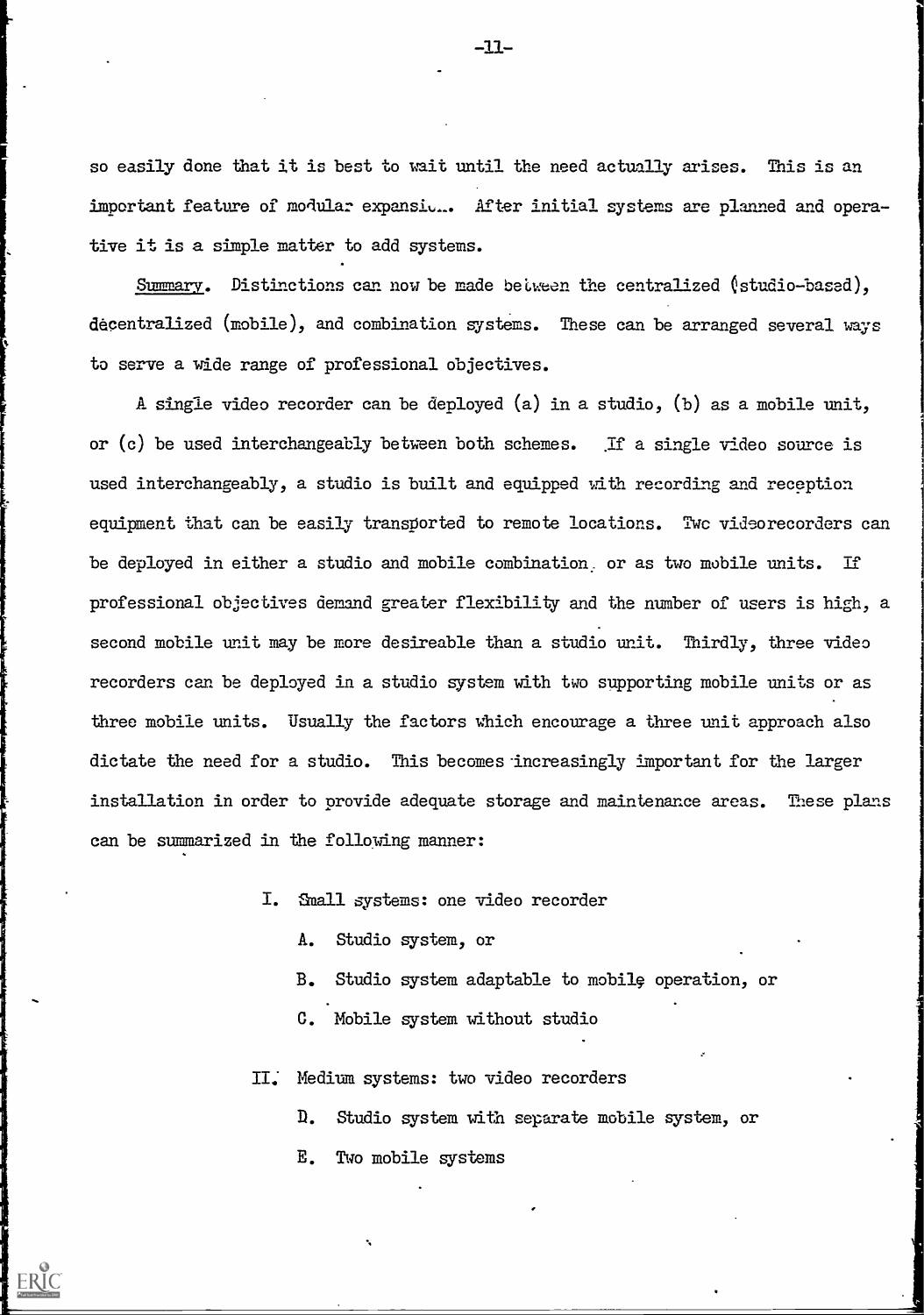- III. Large systems: three video recorders
	- F. Studio system with two separate mobile systems, or
	- G. Three mobile systems

#### II. Planning and Constructing the Television Studio

The purpose of the television studio is to provide optimal lighting and to control sound. Productions in a studio achieve a higher level of technical quality than do the typical mobile productions. In addition the studio provides a safe storage space for the television equipment, a control room for supervision and direction of productions, and a distribution center for sending or receiving a signal from any location in the facility.

Size. The overall studio dimensions should be approximately 20 x 30 feet if an existing classroom or auditorium can be used for a large-group viewing area. Figure 1 indicates that one end of the studio should be divided by a partition, creating a  $6 \times 12$  foot section for the control room and a  $6 \times 5$  foot room for storage.

Insert Figure 1 about here

Thefront of the control room faces the remaining portion of the studio and is constructed of glass from three to seven feet above ite floor. Although portions of the floor may be carpeted, the area directly in front of the control room must be tile in order to allow camera movement.

Sound Control. Unwanted sounds may be isolated by having the contractor make the walls of conrete block in the manner depicted in Figure 2. If an existing room will be remodeled for the studio, walls can be inexpensively covered uith rock wool

ERIC

-12-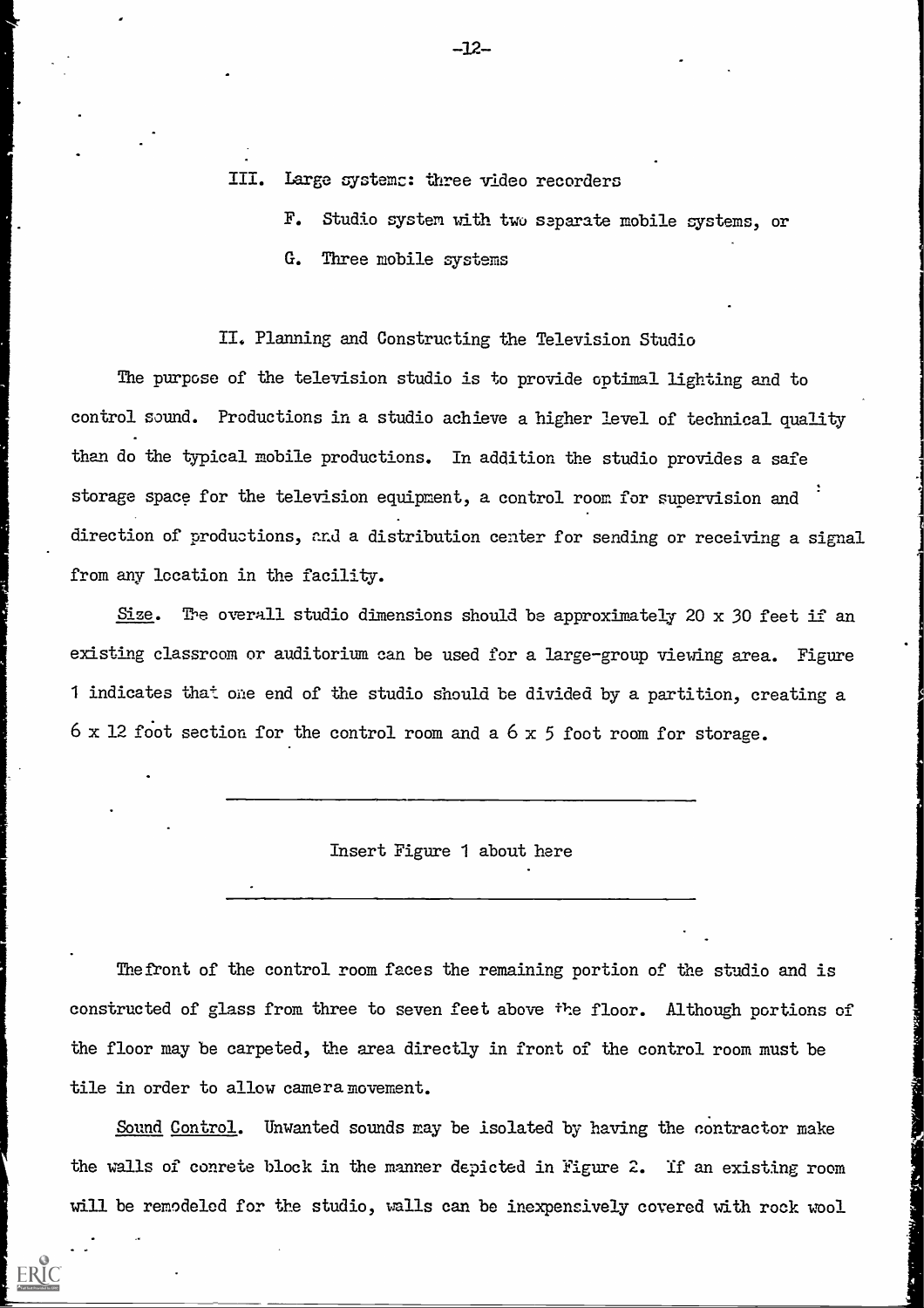and muslin and then covered with perforated transite accostical tile from three feet high to the ceiling. This procedure is schematically shown in Figure 3. These techniques should quiet the studio to approximately the 25 decibal level.

Insert Figure 2 and Figure 3 about here

Air-conditioning. The studio ideally should be cooled by a central air-condition-ing system Which is neither directly above or below the studio so that fan and motor noises do not filter into the room. If a window is present the noise level of the window<sub>.</sub> room will rise, but an alternative is to use theVlocation for an individual room airconditioner which has a minimum 20,000 BTU capacity. Unless the room is properly air-conditioned, the television equipment will not operate satisfactorily. Temperature in the studio should not exceed 72 degrees.

Lighting. If an existing room will be remodeled for the television studio, windows must be permanently covered and existing lights removed if they hang from the ceiling. A minimum of 150 foot candles of light is necessary for adequate black and white television operation. This can be achieved with 150 watt swivel spot lamps spaced every 36 inches in linear fashion across the ceiling. Each lamp must be covered with a removeable diffusing lense to avoid harsh shadows or to create high key lighting. Professional lighting instruments can also be used and are particularly recommended for color recording. These are the incandescent and quartz iodide lamps available for two types of fixtures: the scoop which provides general illumination and the spot which provides specific illumination. Three scoops and two spots are sufficient for must television productions. The cost of these fixtures is considerably more than the 150 watt spots.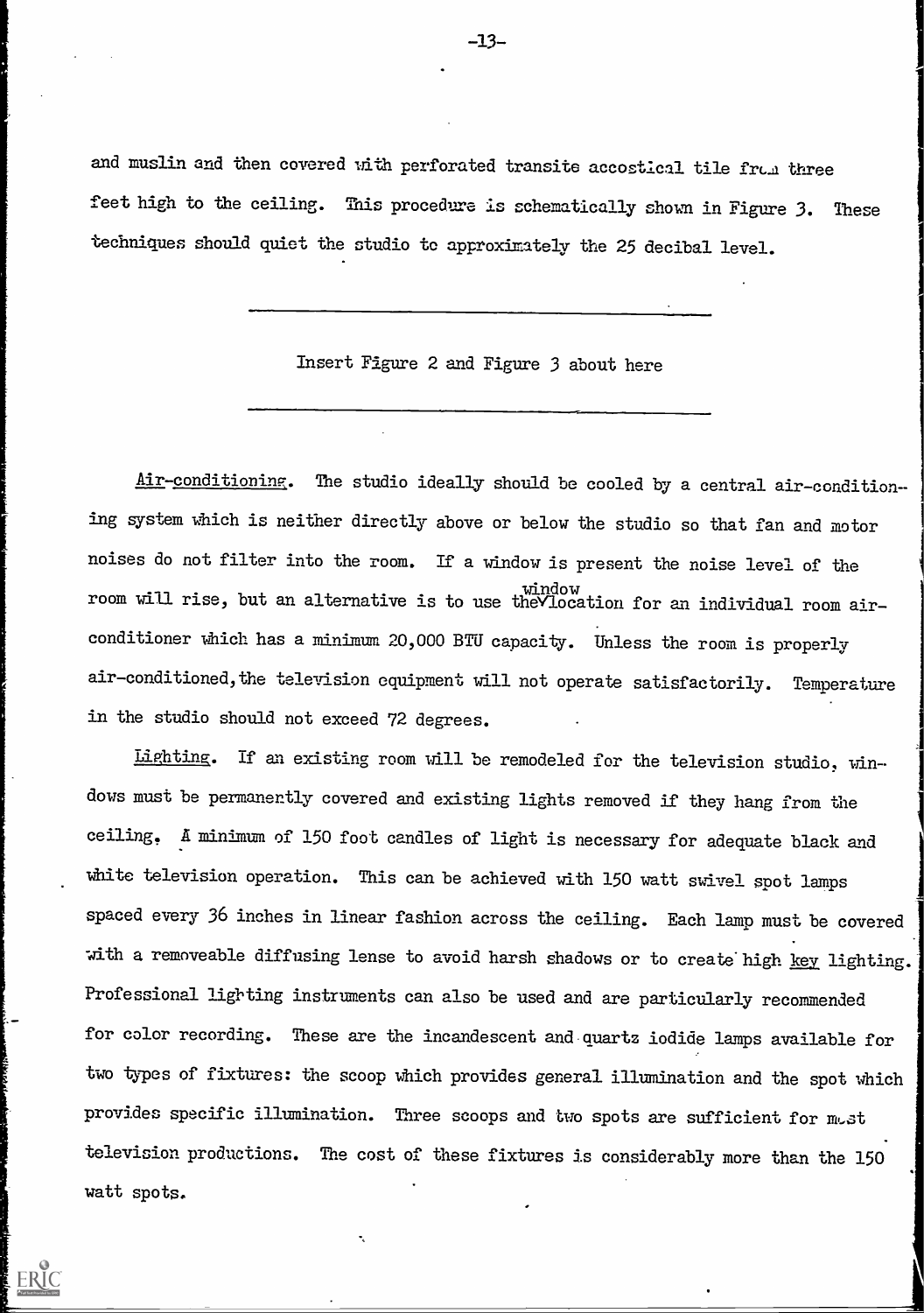Distribution. A 20 x 30 television studio necessitates the availability of a 'classroom or auditorium for large -group viewing purposes. To utilize the flexible Characteristics of a studio, a distribution system must carry the signal from the studio to the large-group viewing room, classrooms, and therapy suites. This same system can receive signals from these rooms and carry them to the television studio for recording. One cable may connect all the potential sources for reception. If a new facility is being built, electrical contractors can install conduit on or in the walls to each location. If an older facility with drop ceilings is to be used, ceiling tiles can be removed and the cable placed above them. If neither of these possibilities exist, new conduit will have to be run outside existing walls to each of the reception -rooms. The cost of distributing the signal is dependent upon the number of rooms for which reception is needed and the distance or these rooms from the television studio. The number of rooms connected to the system can be expanded gradually in an older facility to keep cost of the distribution system minimal at the outset. The first distribution to be made is that between the television studio and the large-group viewing room. A second cable is run along side the video cable to provide each room with television sound. A disadvantage of distributing the signal through a single cable is that only one program at a time can be sent or received. For a small system with one programing source this is not a disadvantage. For larger systems with multiple programing sources several systems may be operating simultaneously. However, whenever mobile systems are available, the equipment can be easily moved to the classroom or therapy suite, bypassing the need to use the distribution system in the event it is already in use. This disadvantage may also be avoided by providing several cables each linking distinct portions of the facility, One cable may connect classrooms, another therapy suites, a third the large-group viewing room. Thus, each function is served with a separate cable enabling the distribution system to send and receive programs simultaneously. Lastly, a method of radio frequency distribution

ERIC

-14-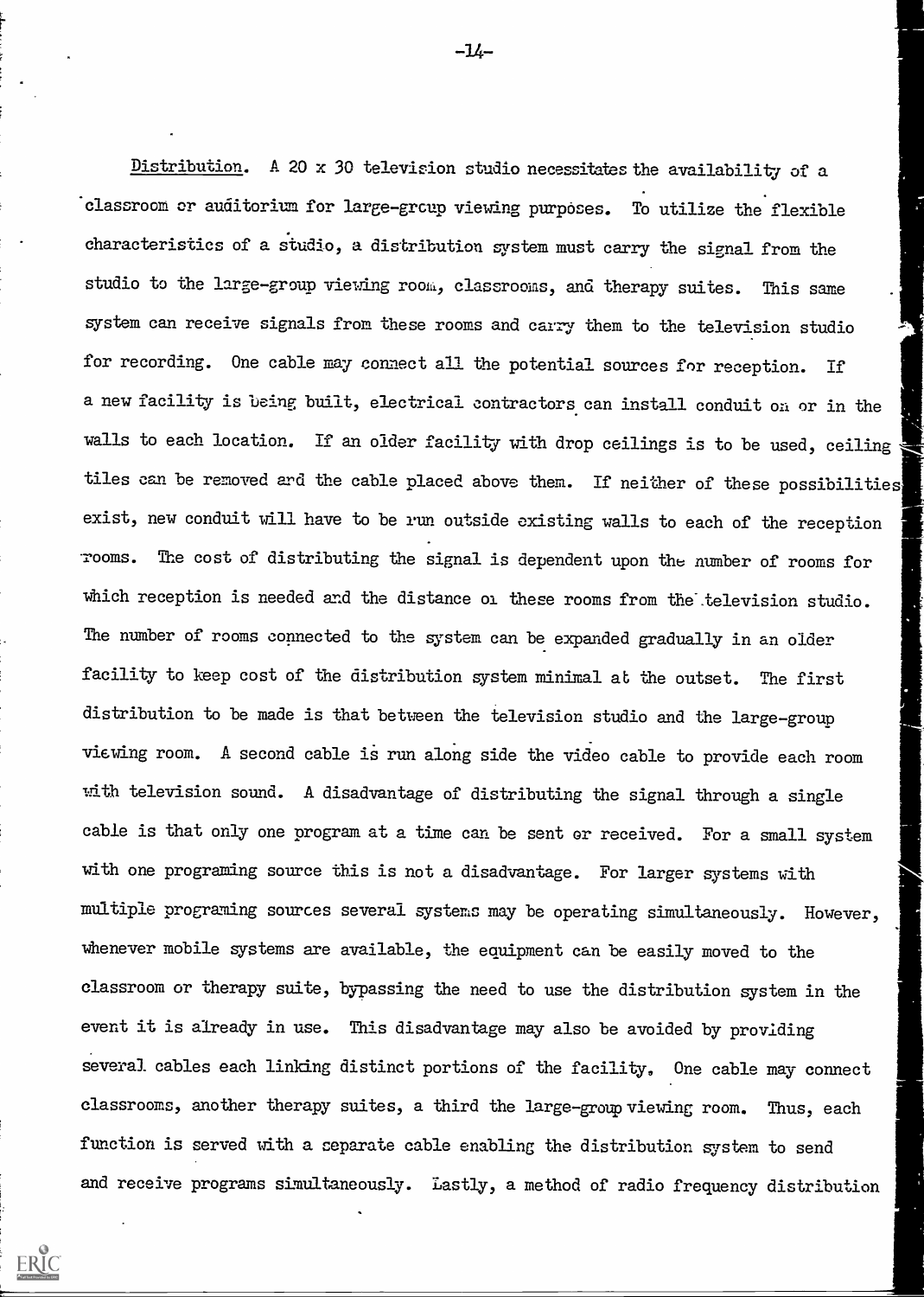is available which can send up to twelve programs on the same cable simultaneously. Objectives, however, can often be adequately served with the less expensive cable method.

## III. Equipping the System

A television installation should be planned with the small, medium, or large system best suited to serve the professional objectives of the facility. Seven their model systems are decribed below with specific components and approximate costs. Equipment summaries following each model will help place the component parts in perspective. Small Systems

A. Single recorder, studio-based system. The studio-based single system requires the construction or remodeling of a room capable of providing the light, sound, and coaling characteristics described above. Program content is originated with a single videotape recorder. The system recorder should provide an optional color mode for when additions can expand the system to full color operation (\$4,500). The video recorder operates in conjunction with an audio/video console which allows fading and switching between cameras and microphones. The console provides monitoring service for each video channel in addition to a line monitor which displays the final recorded picture (\$4,000). The origination equipment is complemented with two vidicon cameras, one heavy-duty and pedastal mounted, the other lightweight and tripod mounted. The p-dastal mounted camera provides flexible movement for on-the-air positioning of the camera. The camera should have a large screen viewfinder, easy access controls, and capability for external sycronization to allow distortion-free switching from one camera to another (\$2p00). The pan-tilt assembly and mobile peda'stal should be heavyduty with cradle head operation and crank-up and lock pedastal (\$700). The second camera is used for viewing at close range a patient's writing and pointing responses during therapy and testing (\$1,200). The camera must have a 2:1 sync option if the audio/video console is purchased without a sync generator. This option reduces picture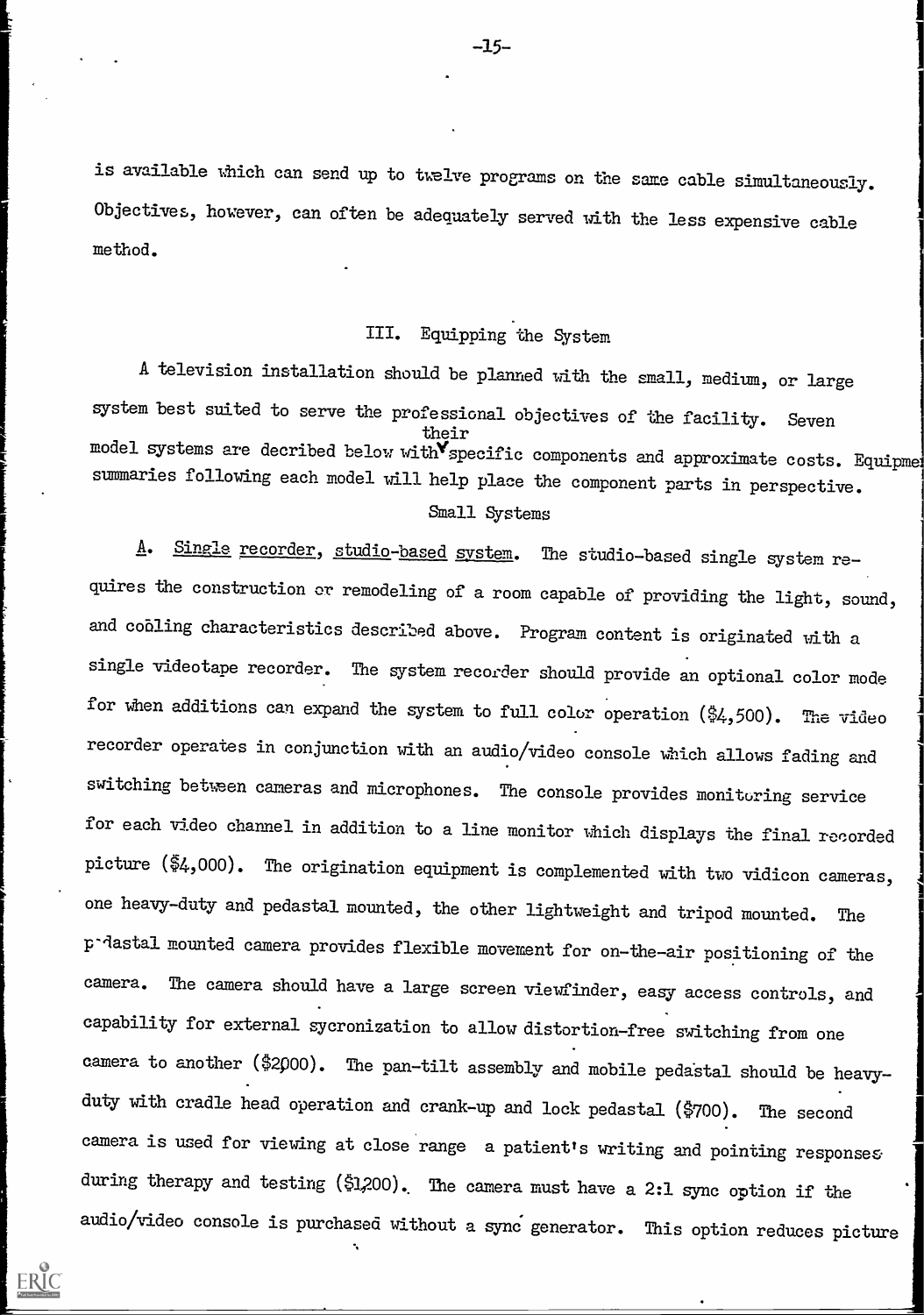distortion when switching between cameras. The tripod should be lightweight with a friction pan-tilt head and preferably come with a dolly (\$100). If distortion-free switching between cameras is desired a syncronous generator must be added to the audio/video console (\$3,003). The sync generator will provide professional broadcast quality "takes" from one camera to another whereas a 2:1 sync option provides a second of distortion between camera switches on the final recording. A lense complement must be purchased for the tripod mounted camera consisting of a 12.5 (wide angle), 25, 50, and 75 millimeter lenses (\$275). For the pedastal mounted camera a  $4:1$  $(25$  to 100mm) zoom lense with manual or electronic  $\qquad$  \_ control is necessary (manual, \$600, electronic, \$900) . An electronic pan-tilt unit may be needed for the tripod mounted camera in order to provide remote control camera movements from the audio/video console (\$475). The pan-tilt unit can be moved with the patient's writing across the table or as pointing responses vary from one stimulus display to another.

The program content is distributed from the cameras or video recorder to the audio/video console with coaxial cable (\$10/25ft). From the console monitors the audio and video signal must be distributed to classrooms and therapy suites designated for television reception. Coaxial cable again carries the video but now must be accompanied by a pair of wires for the audio. The length of the video cable can exceed 500 feet without amplification which is sufficient for most complex routing schemes. The audio signal must be connected to a distribution amplifier at the audio/ video console (\$250) before being routed to the reception rooms along side the video cable. Signals can be received on conventional television receivers (\$150); however, higher quality pictures with finer resolution will be achieved if television monitors are purchased (\$450). Speakers and enclosures must accompany each television monitor (\$50) but are unnecessary if television receivers are used. Dolly and pedastal mounts for television monitors are optional (\$60) but provide mobility for each monitor, allowing positioning from front to back of the reception room or from room to room.

ERIC

-16-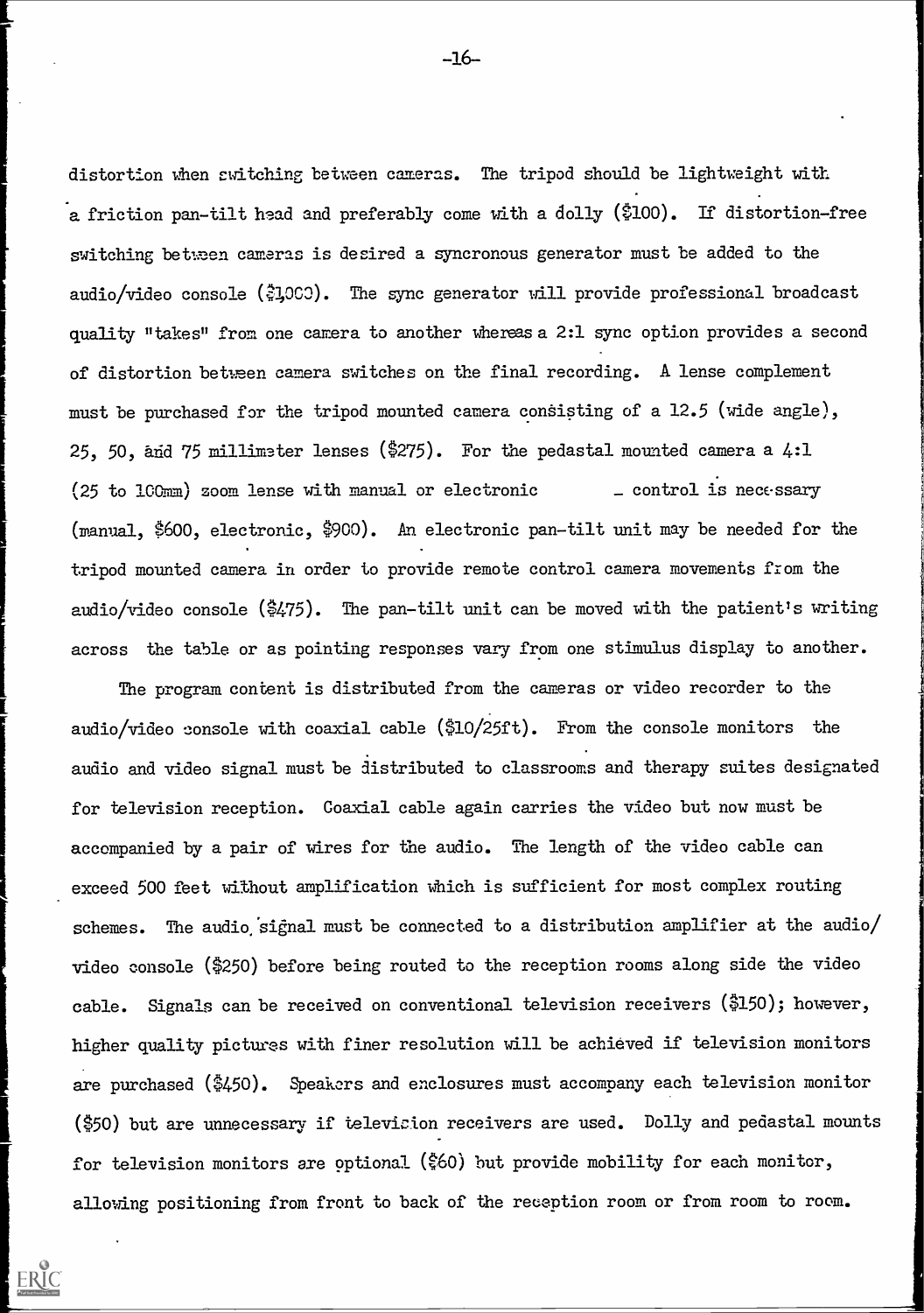Two microphones will be needed, one a standard floor model with optional table stand  $\dot{ }$  (\$75) and another for around the neck use (\$50).

| Α.   | Equipment Summary for the Single Recorder Studio-based System                         |                         |  |
|------|---------------------------------------------------------------------------------------|-------------------------|--|
|      | <b>Equipment</b>                                                                      | <u>Approximate</u> Cost |  |
|      | (1) Color and black/white recorder                                                    | \$4,500                 |  |
| (2)  | Lightweight vidicon viewfinder<br>camera with 2:1 sync                                | 1,200                   |  |
| (3)  | Tripod with friction head and<br>dolly (for above camera)                             | 100                     |  |
| (4)  | 12.5, 25, 50, 75 mm lense comple-<br>ment                                             | 275                     |  |
| (5)  | Pedastal viewfindu. camera with<br>sync option                                        | 2,000                   |  |
| (6)  | Mobile pedastal withcradle head                                                       | 700                     |  |
| (7)  | $4:1$ (25 to 100mm) manual zoom lense<br>(with electronic control, $\frac{5}{2}900$ ) | 600                     |  |
| (8)  | Audio/video console without sync<br>generator (for switching and fading)              | 4,000                   |  |
| (9)  | Three television monitors @ \$450<br>(television receivers @ \$150)                   | 1,350                   |  |
| (10) | Pedastal mounts and dollys for<br>monitors @ \$60 (optional)                          |                         |  |
| (11) | Three speakers and enclosures for<br>monitors $@$ \$50                                | 150                     |  |
| (12) | Remote control pan-tilt, \$475<br>(optional)                                          |                         |  |
|      | (13) Sync generator for audio/video<br>console, $$1,000$ (optional)                   |                         |  |
| (14) | Floor microphone with table stand                                                     | 75                      |  |
| (15) | "Lavalier" microphone                                                                 | 50 C                    |  |
| (16) | Audio distribution amplifier                                                          | 250                     |  |
|      | (17) Six 25ft lengths RG59 coaxial<br>cable @ \$10                                    | 60                      |  |

 $\bullet$  .

 $\ddot{\phantom{a}}$ 

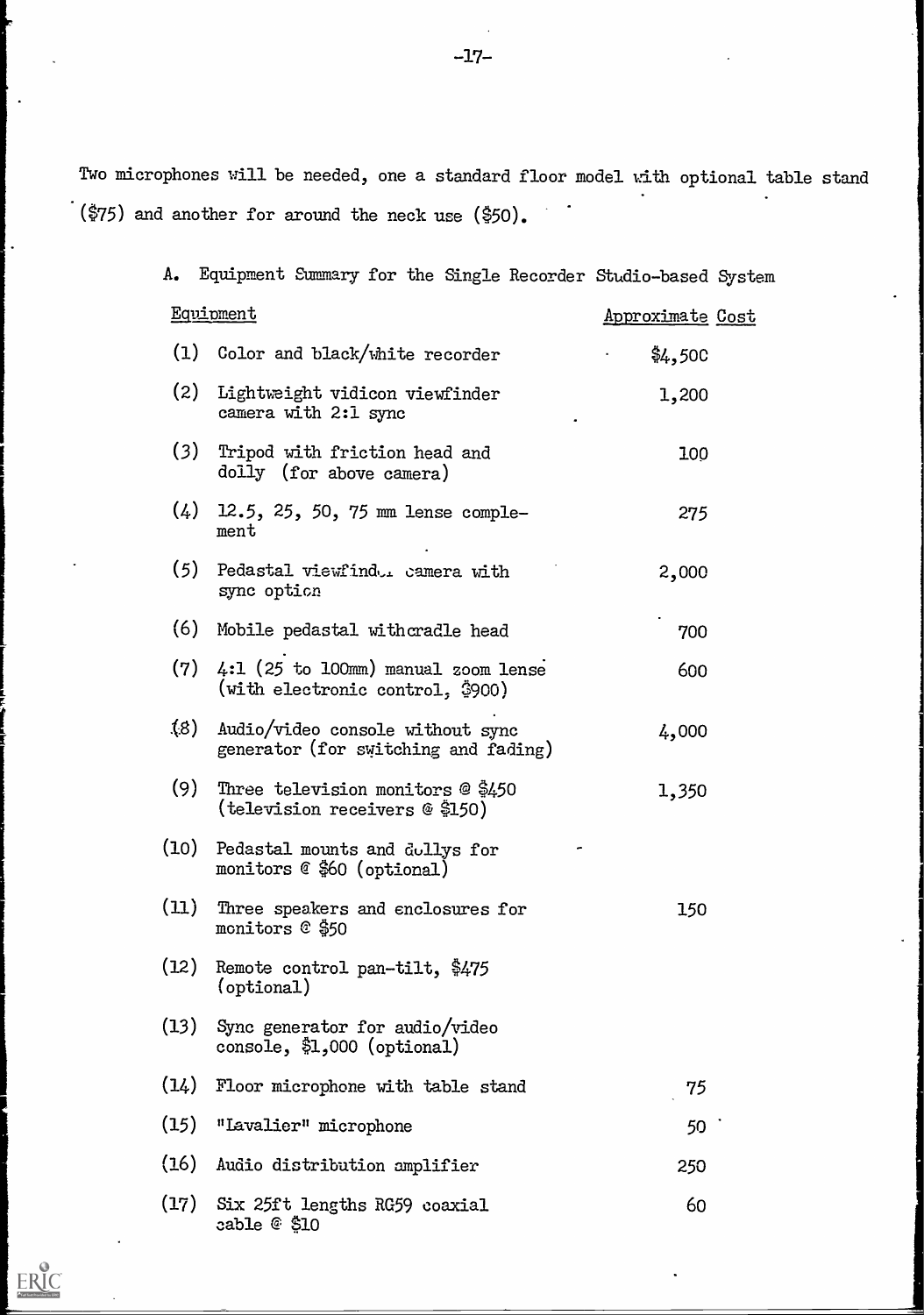(18) Distribution system: 350ft RG11 cable:and conduit, installed for eight adjacent rooms 1,200

### TOTAL without options \$16,510

B. Single recorder studio-based system adaptable to mobile operation. The primary difference between system A and system B is that the convenience and ease of operating the studio console is replaced with a system capable of being deployed in or out of the studio. Technical advantages offered by the audio/video console are not available with the mobile version single system. Specifically, pictures cannot be faded in and out and distortion-free switching with a sync generator is no longer an option. Monitors for each samera and one for the final recorded picture, previously mounted on the console, are reduced to one monitor mounted on a dolly or table top in the studio. Pictures from each camera cannot be viewed simultaneously from one location. Each camera channel is monitored from the viewfinders on the cameras. The essential change from system A to system B is within the origination components. Distribution cables running throughout the building can be optional. The convenience and technical "extras" provided by the console are replaced by a videotape recorder with a portable switching unit (\$25). The recorder can be the same as that described with system A, as most recorders can be mounted either in a console or on a mobile cart. What is lost between system A and system B is the simultaneous monitoring service of each camera and the availability of professional techniques for switching and fading between cameras. If the sync generator was considered for system A, then, this too must be considered lost. The advantage of system B is clearly economy and flexibility to move the television recorder out of the studio and into a classroom or therapy suite without concern for the availability of a distribution line leading back to the studio. If the number of remote locations is large, requiring an extensive distribution system, system B can record and playback by moving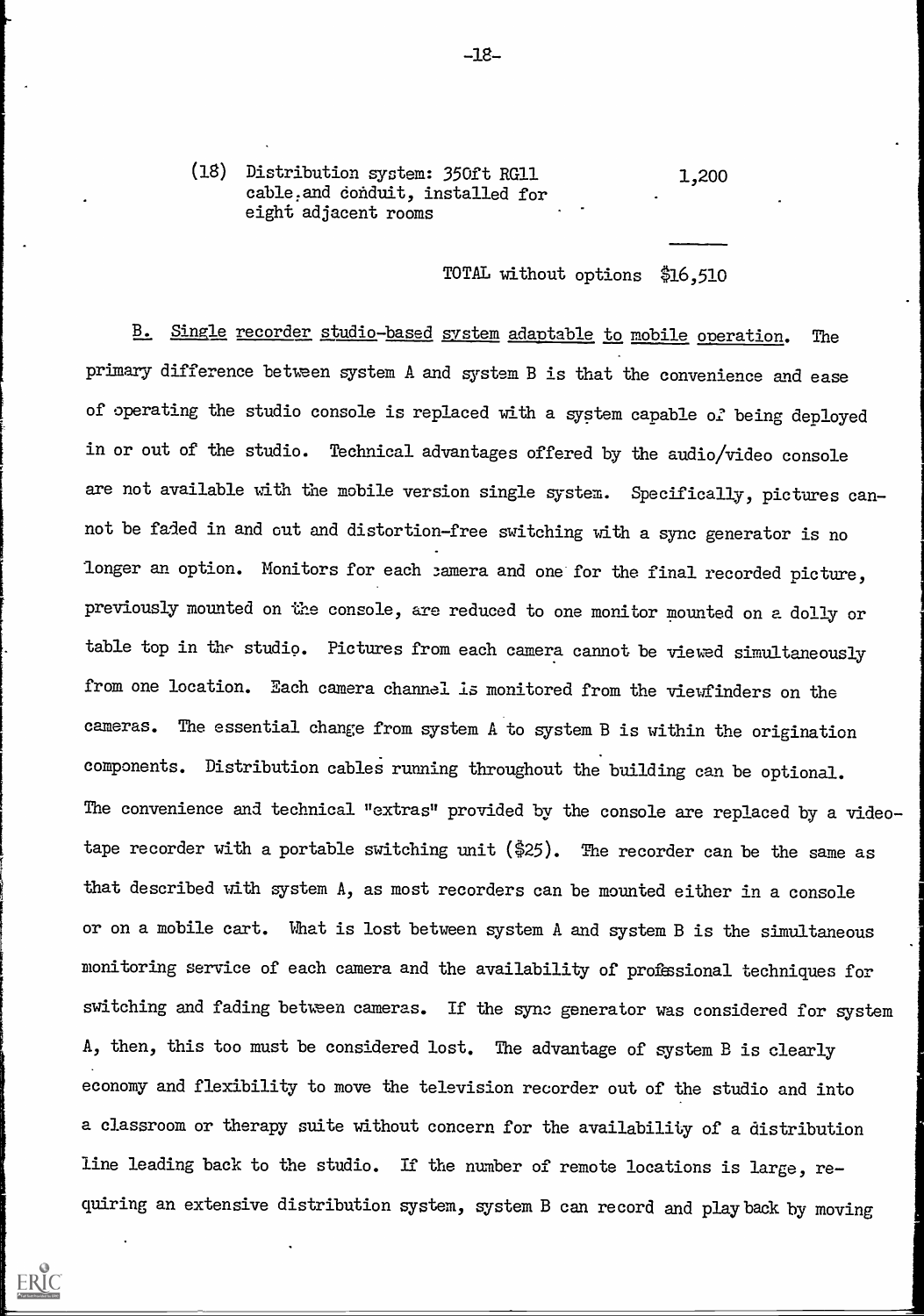the recorder to the desired location. System A can do everything planned for system B by positioning a tripod mounted camera in a remote location and sending the signal through the distribution line to the recorder in the studio. If most productions are to take place in the classrooms and therapy suites and only occasionally in the studio, then system B may be more economical. If the facility is a large complex but does not wish to incur the cost of an extensive distribution system, system B.is a good initial system which can be expanded by adding the console in the studio when objectives demand professionally staged and lighted productions. If the facility consists of several floors without excess to an elevator, then, of course, the flexibility of system B is lost and system A or system B with a distribution line is necessary.

> B. Equipment Summary for the Single Recorder Studio based System Adaptable to Mobile Operation

|     | Equipment                                                                 | Approximate Cost   |  |
|-----|---------------------------------------------------------------------------|--------------------|--|
| (1) | Color and black/white recorder                                            | $\frac{4}{9}4,500$ |  |
| (2) | Table/cart for video recorder                                             | 40                 |  |
| (3) | Lightweight vidicon viewfinder<br>camera with 2:1 sync                    | 1,200              |  |
| (4) | Tripod with friction head and<br>dolly (for above camera)                 | 100                |  |
| (5) | 12.5, 25, 50, 75mm lense comple-<br>ment                                  | 275                |  |
| (6) | Pedastal viewfinder camera with<br>sync option                            | 2,000              |  |
| (7) | Mobile pedastal mount with cradle<br>pan-tilt head (for above camera)     | 700                |  |
| (8) | $4:1$ (25 to 100mm) manual zoom lense<br>(with electronic control, \$900) | 600                |  |
| (9) | Four television monitors $@$ \$450<br>(television receivers @ \$150)      | 1,800              |  |

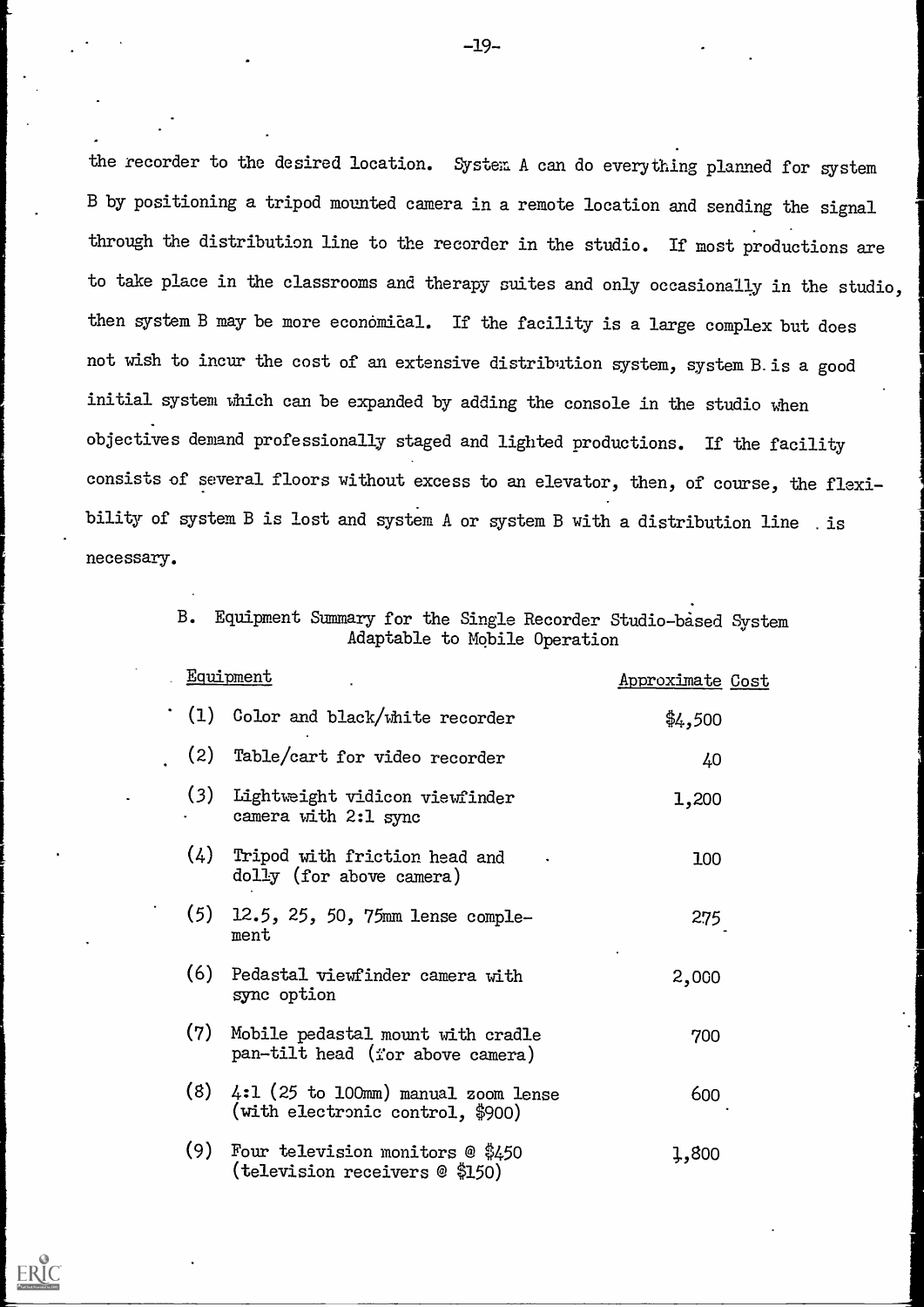|      | (10) Pedastal mounts and dollys for<br>monitors @ \$60 (optional)                                                       |     |
|------|-------------------------------------------------------------------------------------------------------------------------|-----|
|      | (11) Four speakers and enclosures<br>for monitors @ \$50                                                                | 200 |
| (12) | Remote control pan-tilt, \$475<br>$($ optional $)$                                                                      |     |
|      | (13) Floor microphone with table stand                                                                                  | 75  |
| (14) | "Lavalier" microphone                                                                                                   | 50  |
|      | (15) Portable: switcher                                                                                                 | 25  |
|      | (16) Distribution system: 350ft RG11<br>cable and conduit, installed for<br>eight adjacent rooms, \$1,200<br>(optional) |     |
| (17) | Five 25ft lengths RG59 coa ial<br>cable @ \$10                                                                          | 50  |

TOTAL without options \$11,610

C. Single recorder completely mobile system. If professional lighting and sound will not be ultimate objectives, a single mobile system can provide economical and adequate recordings. The television studio is not necessary for system C but preferably a storage room can be made available for the recorder and cameras. System C differs from systems A and B in that distribution system is available nor are professionally "finished" productions possible. A single mobile system can be moved from classroom to therapy suite with little preparation. When the professional functions to which television contributes are limited to one or two, system C is sure of not being overtaxed. System C is most appropriate when limited use will be made of the medium and there is no reason to expect expansion of the television system.

Program content can be originated with a black and white recorder (\$1,100) and either one or two mobile tripod mounted cameras. If one camera will be used and expansion unlikely, the camera may be an economical industrial random interlace type (\$150). Random interlace provides no option for switching between cameras without

 $-20-$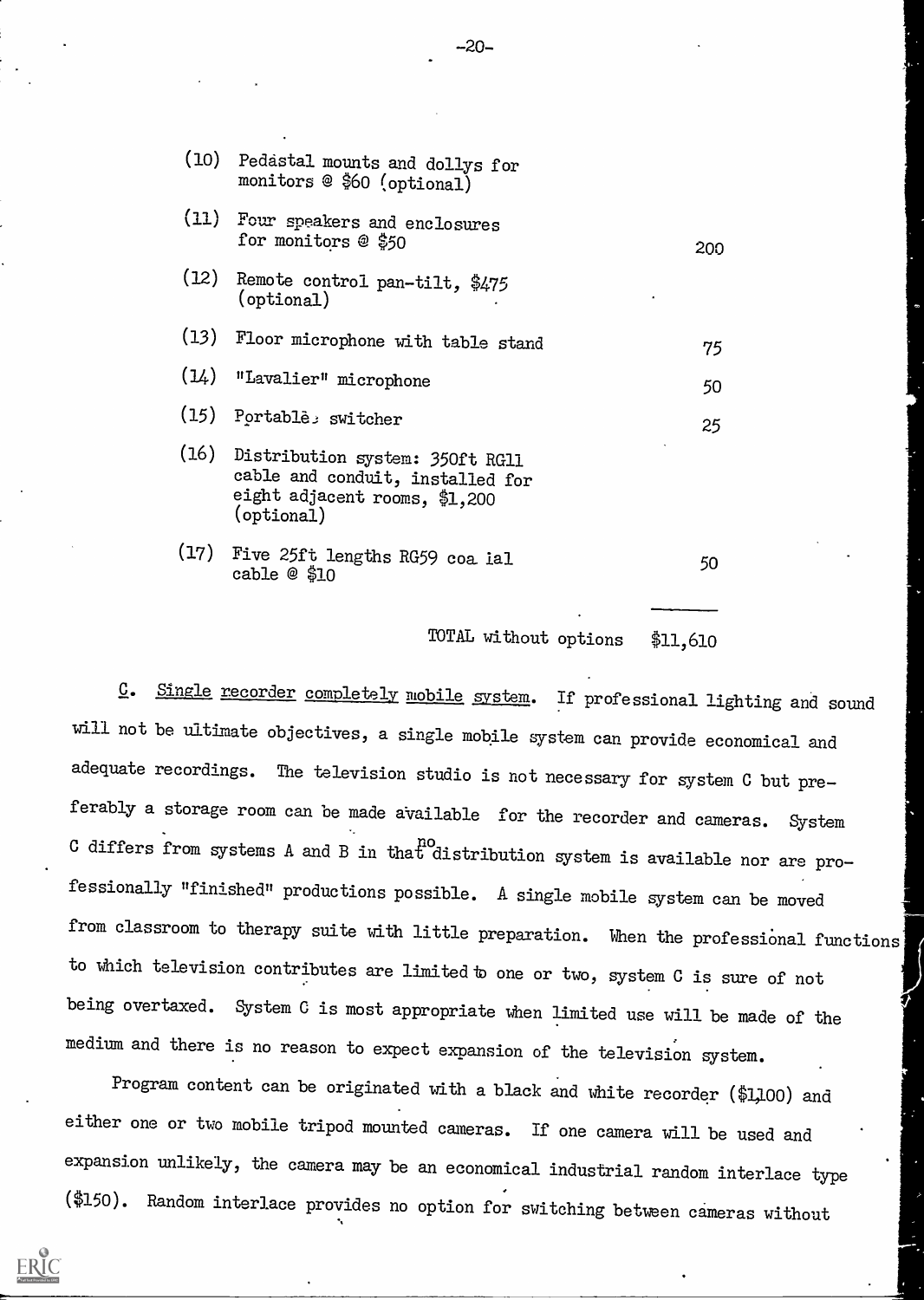severe distortion during the switching process. If two cameras are desired they must both have 2:1 sync options (@ \$1,200). Tripods for either type camera can be economical quick set types with pan and tilt friction heads  $(@$ \$65). The recorder is connected to the monitor with coaxial cable (\$10/25ft). Reception equipment consists of television receivers (\$150) or monitors (\$450) for higher resolution pictures. Lense complements for each camera  $m$  st consist of the 12.5, 25, 50, and 75mm lenses (\$275). A zoom lense and remotely controlled pan-tilt motor are optional.

System C is not intended  $f(x)$  expansion but to provide mobile and flexible use for a limited number of professional functions. Its simplicity makes its expansion to system B costly and inefficient. Should system C be the result of economy rather than limited use, a larger but still mobile recorder should be chosen in place of the initial recommendation, preferably with a color mode (\$4,500), and the optional 2:1 sync camera  $(*1,200)$  should be a requirement.

C. Equipment Summary for the Single Recorder Completely Mobile System

|     | : <u>Equipment</u>                                                                        | Approximate Cost |  |
|-----|-------------------------------------------------------------------------------------------|------------------|--|
| (1) | Black and white portable recorder                                                         | \$1,100          |  |
| (2) | Table/cart for video recorder                                                             | 40               |  |
| (3) | Two lightweight vidicon view-<br>finder cameras with 2:1 sync<br>$@$ \$1,200 (optional)   |                  |  |
| (4) | Tripods, friction heads, and dollys<br>for viewfinder cameras @ \$100<br>$($ optional $)$ |                  |  |
| (5) | Industrial random interlace camera                                                        | 150              |  |
| (6) | Tripod for industrial camera                                                              | 45               |  |
| (7) | 12.5, 25, 50, 75mm lense comple-<br>ment                                                  | 275              |  |
| (8) | $4:1$ (25 to 100mm) zoom lense,<br>\$600, manual (optional without                        |                  |  |

viewfinder camera5)

ERIC

 $-21-$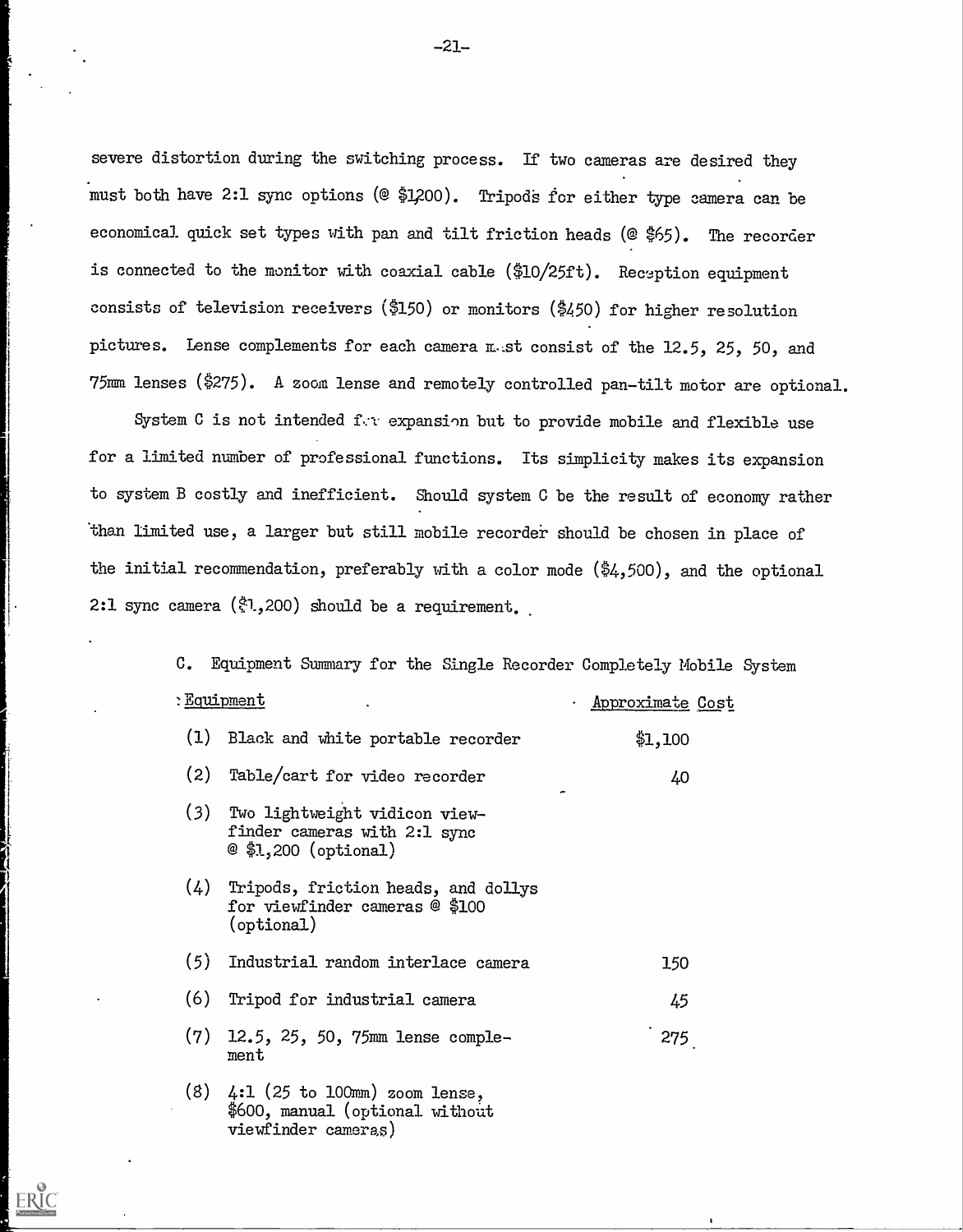| (9) Three television receivers<br>@ \$150                          | 450 |
|--------------------------------------------------------------------|-----|
| (10) Floor microphone with table stand                             | 75  |
| (11) "Lavalier" microphone                                         | 50  |
| (12) Remote control pan-tilt, \$475<br>$($ optional $)$            |     |
| (13) Four 25ft lengths RG59 coaxial<br>cable $@$ \$10              | 40  |
| $(14)$ Portable switcher, $25$ (with view-<br>finder cameras only) |     |

TOTAL without options \$2, 225

#### Medium Systems

Medium systems differ from small systems in that two complements of origination equipment are available. There are two general types: the studio system with separate mobile origination which is an expansion of a single recorder studio-based system (A) and two mobile systems which is an expansion of a single recorder system adaptable to mobile operation (B).

D. Studio system with separate mobile origination. This system provides professional <sup>+</sup>elevision service to those facilities which divide their use of the medium between studio and remote location productions. All equipment described under system A is needed for this system with the addition of a second videotape recorder and a third vidicon camera. The recorder can be either of two types. If remote recordings and playbacks will not be done outside the building, a relatively mobile recorder should be purchased as was described for system  $A$  ( $\frac{4}{9}4,500$ ). If remote locations include hospitals and classrooms away from the base facility, a compact and lightweight recorder is needed of the type described with system C (\$1,100). This recorder should weigh about 6C pounds in order to be carried to and from vehicles which transport the system. The advantage of this medium-sized system is that it can allow separate functio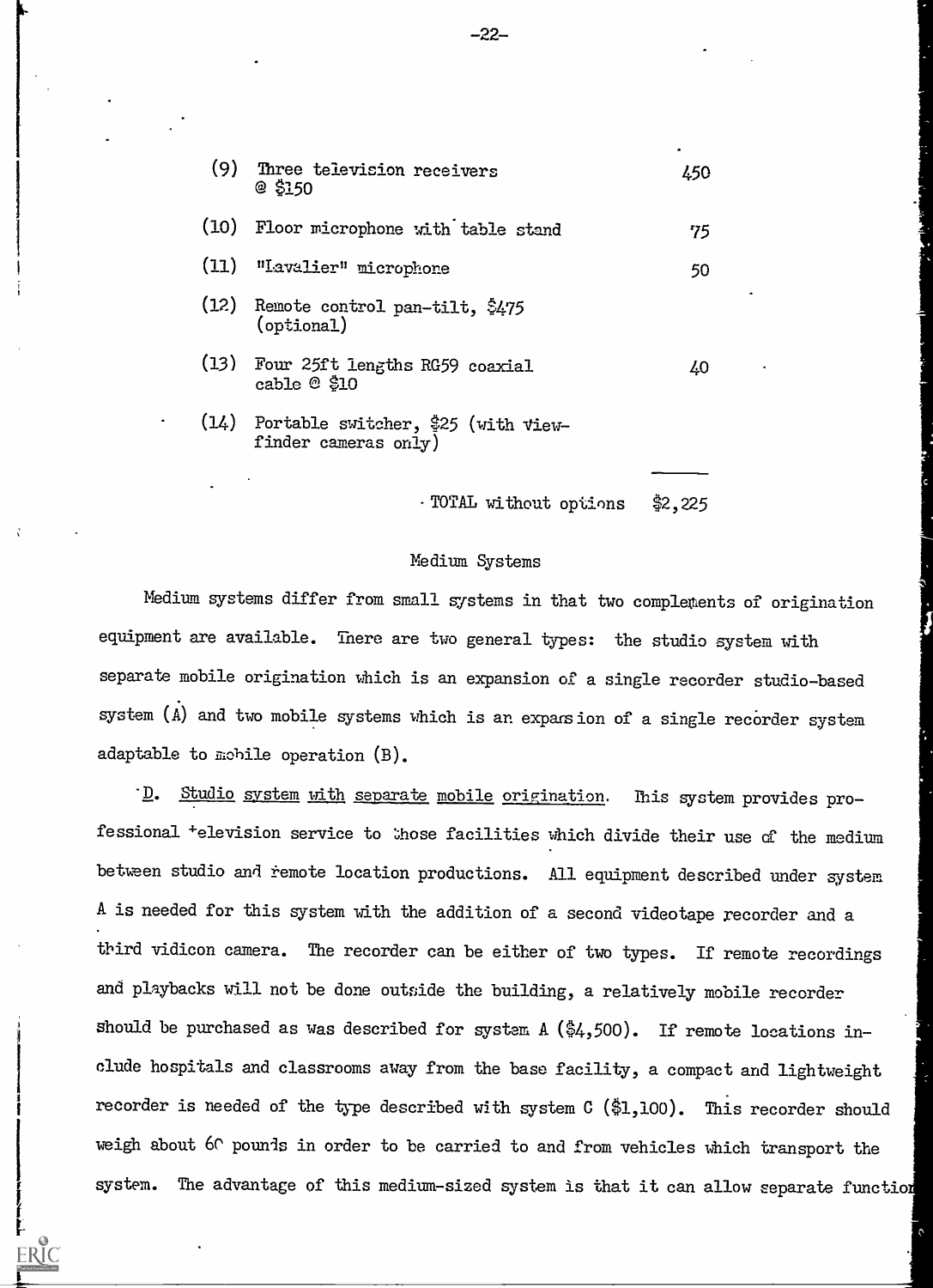to be recorded simultaneously by different parties. Both recordings can take place in the television studio if separate distribution lines have been installed to several parts of the building. Cr if one production needs the better lighting and sound characteristics of the television studio, the :second, mobile recorder, .and a third camera can be moved to other locations in the building. In addition all medium and large systems provide the capability of editing videotapes for special viewing or library storage. One recorder is used to play back, while the second recorder is rerecording specific segments in a preselected order.

The lightweight recorder with tripod mounted cameras provides a flexible remote system. If playbacks are desired at remote locations, a small portable monitor (5125) may be purchased; however, some viewfinder cameras can be used as monitors. As the number of reception rooms are increased additional receivers  $(\frac{3150}{9150})$  or monitors  $(\frac{3}{9450})$ can be purchased.

E. Two mobile systems. This system is an expansion of system A and designed for facilities that do not intend to construct a television studio. The studio, audio/video console, and sync generator options are replaced with a flexible and economical system that can undergo consistent use. Recorders and receivers are moved wherever they are needed rather than sending their signals through a distribution system to the television studio. If remote location production will occur oatside of the building, this system can be assembled by adding a lightweight, compact recorder to system B (\$1,100). If recording will be limited to the building, a larger but still mobile recorder should be selected  $(\frac{5}{4}, 500)$ . A third vidicon camera with viewfinder and 2:1 sync completes the medium-sized mobile system. In other aspects system B and system E are identical. The primary advantage of system E is economy. It permits a larger number of functions to be served by television than the small systems, but does not offer the ease of operation and technical perfection that the television studio and complementing equipment provide.

-23.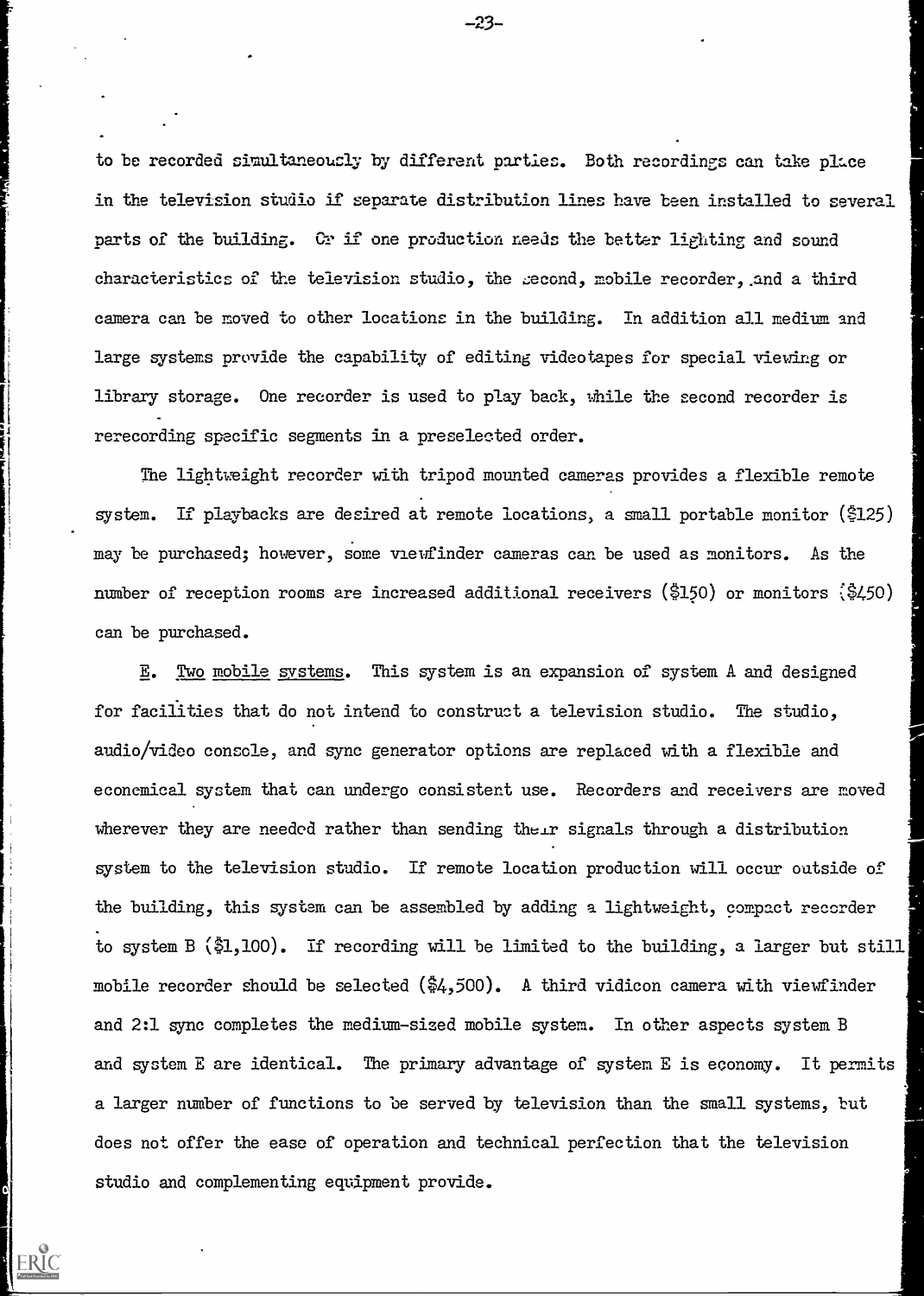#### Large Systems

-2Ŀ-

A third category consists of two types of large systems: the studio gystem with two separate mobile recorders  $(F)$  and three mobile systems  $(G)$ . Large systems can be either initial installations or expansions of the small and redium-sized systems.

F. Studio system with two separate mobile systems. Portions of this system have already been selected for the small studio-based system. This system is designed to serve a large and diversified number of professional objectives. Nhile the studio and mobile recorder are part of the medium system, the addition of a third recorder will complement the earlier system stages and expand service capacity still further. The recor. Ir may be either lightweight for remote location recording out of the building or heavier in design to provide color operation and heavy-duty use. This system is adaptable to expansion by adding any complement of recorders and.cameras. Along with the third recorder, two additional vidicon cameras need to be purchased with tripod supports. Recording systems can be stored in separate locations: one system is always available in the television studio, while the other can be designated for specific functions, e. g. therapy and instruction, and stored in their respective locations. This.system is designed to make no compromise between technical perfection, ease of operation, and flexibility.

G. Three mobile systems. This system is identical in service capacity to system F with the exception of providing professionally staged and lighted productions in the television studio. It differs from its medium-sized counterpart (E) by the addition of a third videotape recorder and two vidicon cameras and tripod supports. As in the fixed system this addition can be either lightweight or heavier duty and color, depending upon the need to have a highly mobile recorder capable of being transported from location to location by a single staff member. Additional monitors or receivers may be purchased to accommodate simultaneous and multi-room viewing as well as to avoid their movement from room to room. If studio productions are

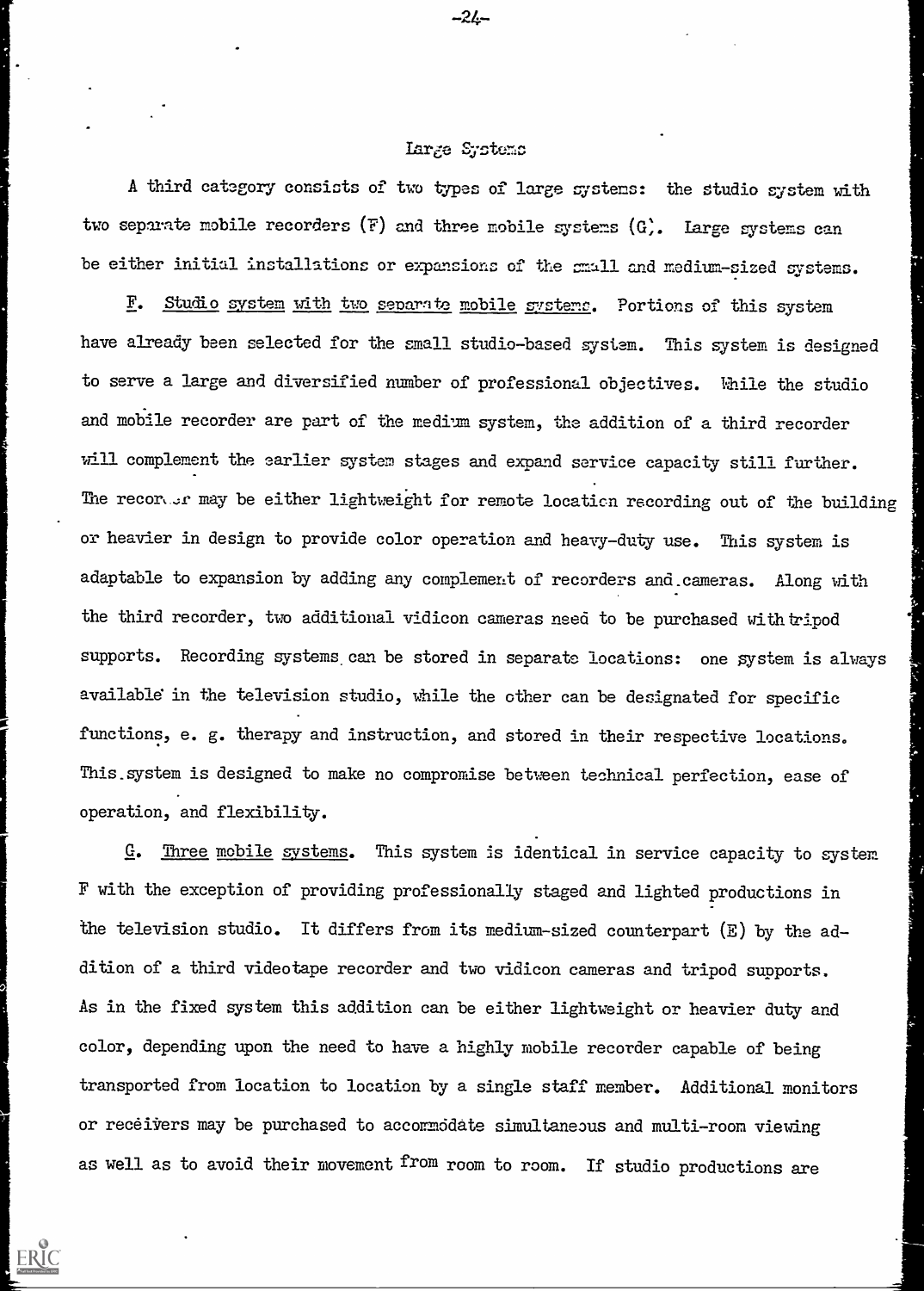unwarranted, a completely mobile system is most economical. However, some space must be allocated for the cafe storage of television recorders and cameras. The planning of this system requires close attention to the expendirg needs of the facility, for generally when profecsional objectives require three or more recorders, a television studio becomes necessary. Although economy may be a major justification, the central studio makes scheduling of productions and storage of equipment an important advantage. It is important to emphasize that the television studio can provide a recording location irrespective of other functions occurring throughout the building. If there is any doubt as to the need of a studio, it is better to return to the medium-sized studio system, postponing the addition of  $\sigma$ third recorder and additional cameras until a later time.

#### IV. Personnel

Effective use of the instructional television system depends to a great extent upon the skills and ingenuity of those who operate the system. Television systems are properly utilized and maintained When operating personnel are considered in the final cost estimates. The number and professional qualifications of personnel will differ with the size of the system, but the following list should be considered minimal for one which undergoes consistent use.

Administrator. For most systems the administrative function can be filled by expanding the responsibilities of an existing position. The director of chairman of the facility often assumes this responsibility. The administrator plans the yearly budget and sets policies as to the system's use. He is responsible for the allocation of system time among faculty and staff and integrates the system into the university or inter-agency television network for the purpose of exchangi.g videotape productions. He directs public relations efforts, while his clerical staff is made available for the preparation of correspondence and the recording of yearly production schedule:



-25-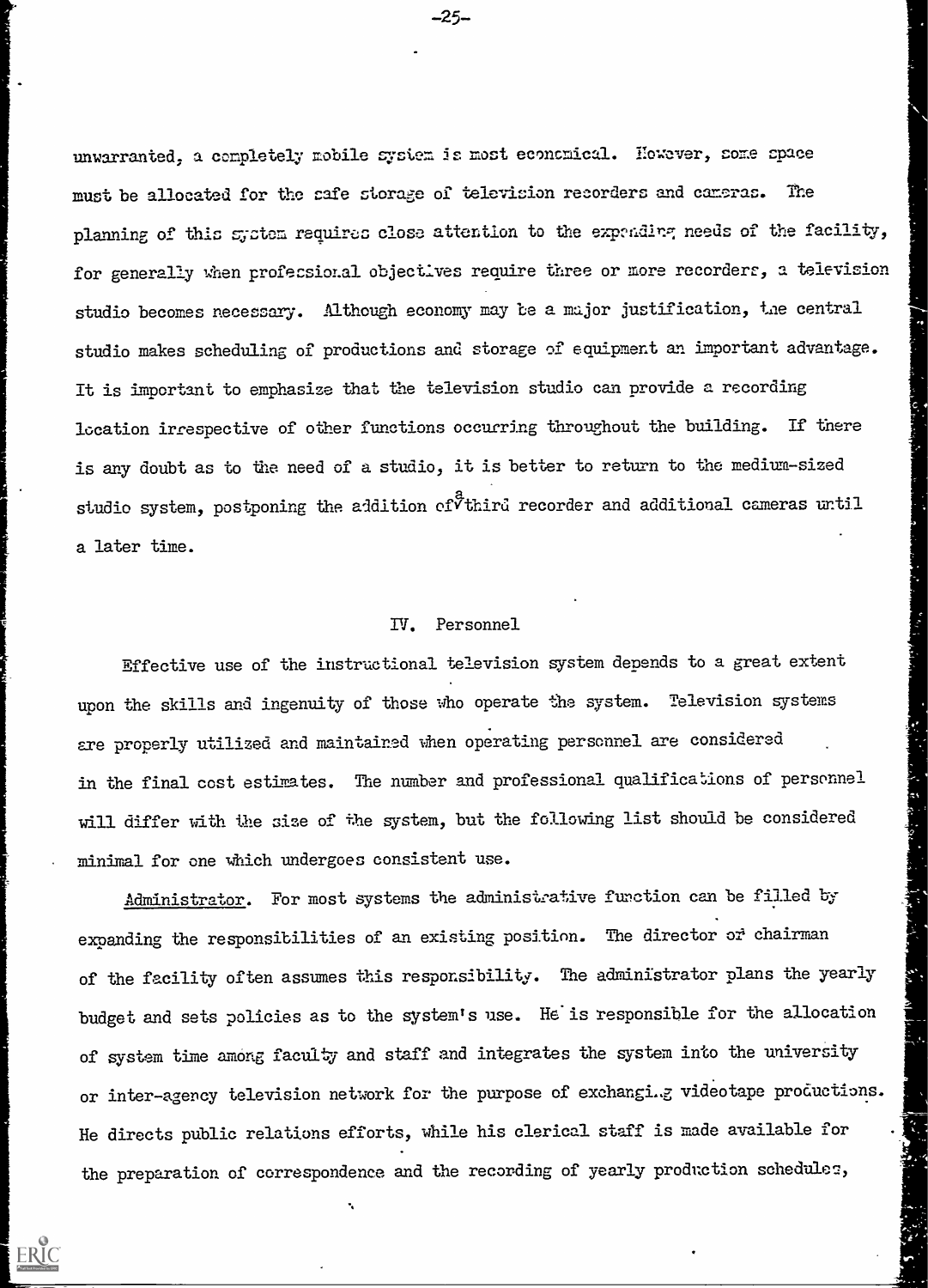maintenance costs, and technical specifications. The administrator selects the following personnel.

Coordinator. A system coordinator can be obtained by arranging released time for a faculty or staff member who has an interest in or experience with the television medium. The coordinator is responsible for working with faculty and staff who will use the system and for assessing their objectives in relation to the capabilities of the system. The coordinator suggests ways in Which faculty and staff can utilize the television medium to advance their teaching, therapy, and research. The coordinator keeps a daily schedule of personnel using the system and the objectives of their productions. Productions are scheduled with the coordinator after an initial discussion of how the system may best be employed to achieve specified goals. The coordinator sees that the system is properly maintained and operated by qualified personnel.

Operators. Operators are trained to utilize all performance capabilities of the system and to perform non-technical maintenance tasks. Most facilities maintain a policy that discourages faculty and staff from operating the system. Technical adjustments and procedures for assembling equipment at remote locations usually prevent optimal productions when faculty and staff alone operate the system. Some faculty over time may become qualified to operate the system. These members may begin to assume some of the responsibility for operating the system in cooperation with an experienced operator or when the system has been prepared for use by an operator. Videotape recorders and vidicon cameras are easily damaged from misuse. Students hired on a part-time basis or a full time staff member must be available to see that optimum technical conditions preserve the life of the equipment and to assure the best possible production.

The most valuable staff member over time will emerge to be the technician. If ono is to be hired, he should have passed the Federal Communication Commission examination for the First Class Radiotelephone license and preferably have

 $1.31$ 

-26-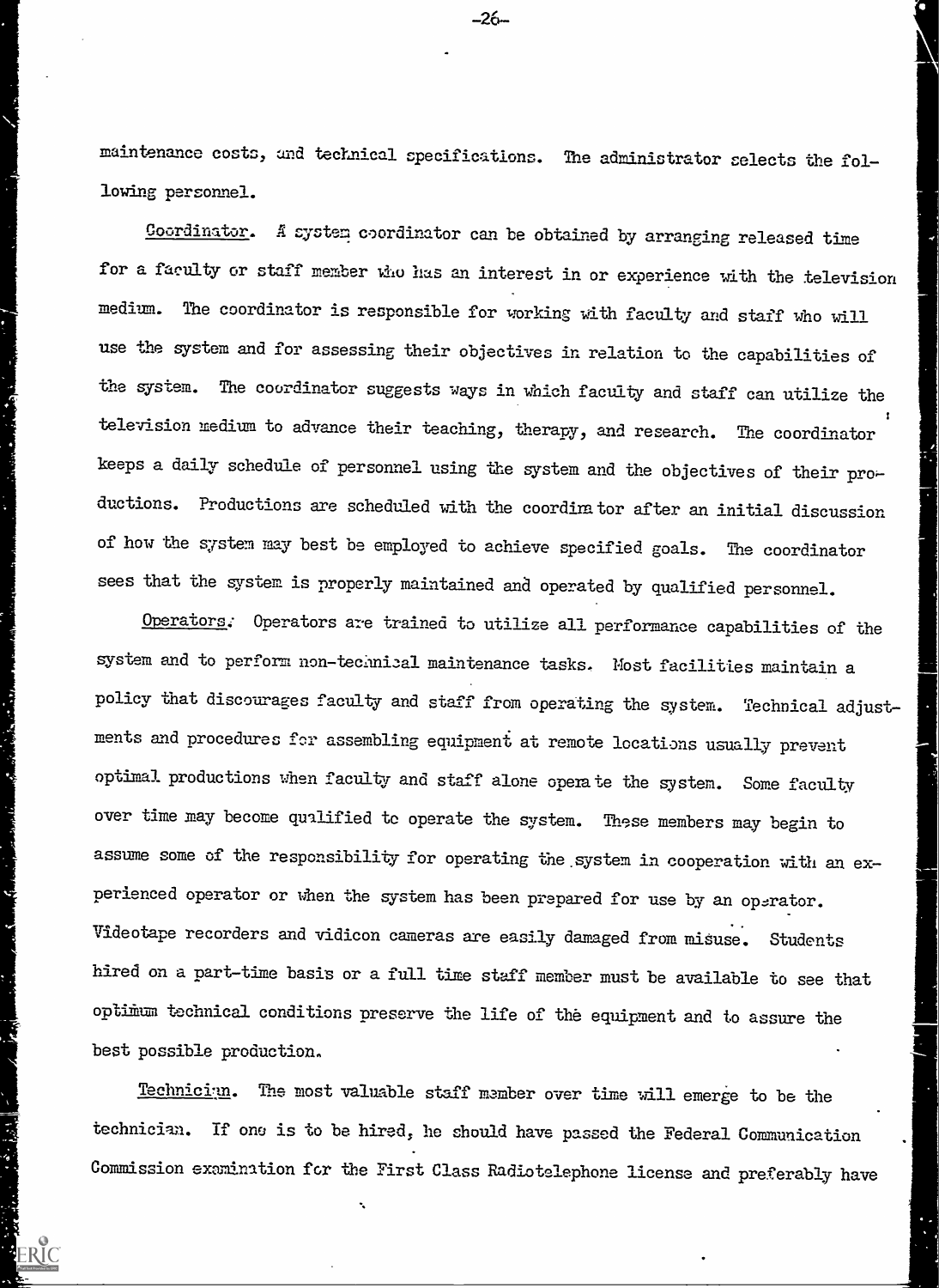had experience with repairing and muintaining videotape recorders and cameras. All equipment must undergo periodic technical adjustment and mill be in need of repair more than expected. This individual can either be hired on a "standby" basis while holding a position within the institution or may be procurred through the manufacturer on a service contract basis. If a qualified technician is available, he will prove more economical than a service contract with the manufacturer.

An important objective of this paper has been to engender a feeling for the difficult and painstaking process of planning a successful television system. If one is left with a respect for those who operate a successful system, a good portion of this objective has been satisfied. If the reader has gained interests and insights into how television can add to the prefessional objectives of the specialist, then the full objective has been achieved. Any television system can significantly improve our work in a number of ways, but it is the careftiJy planned system that succeeds in a hundred ways.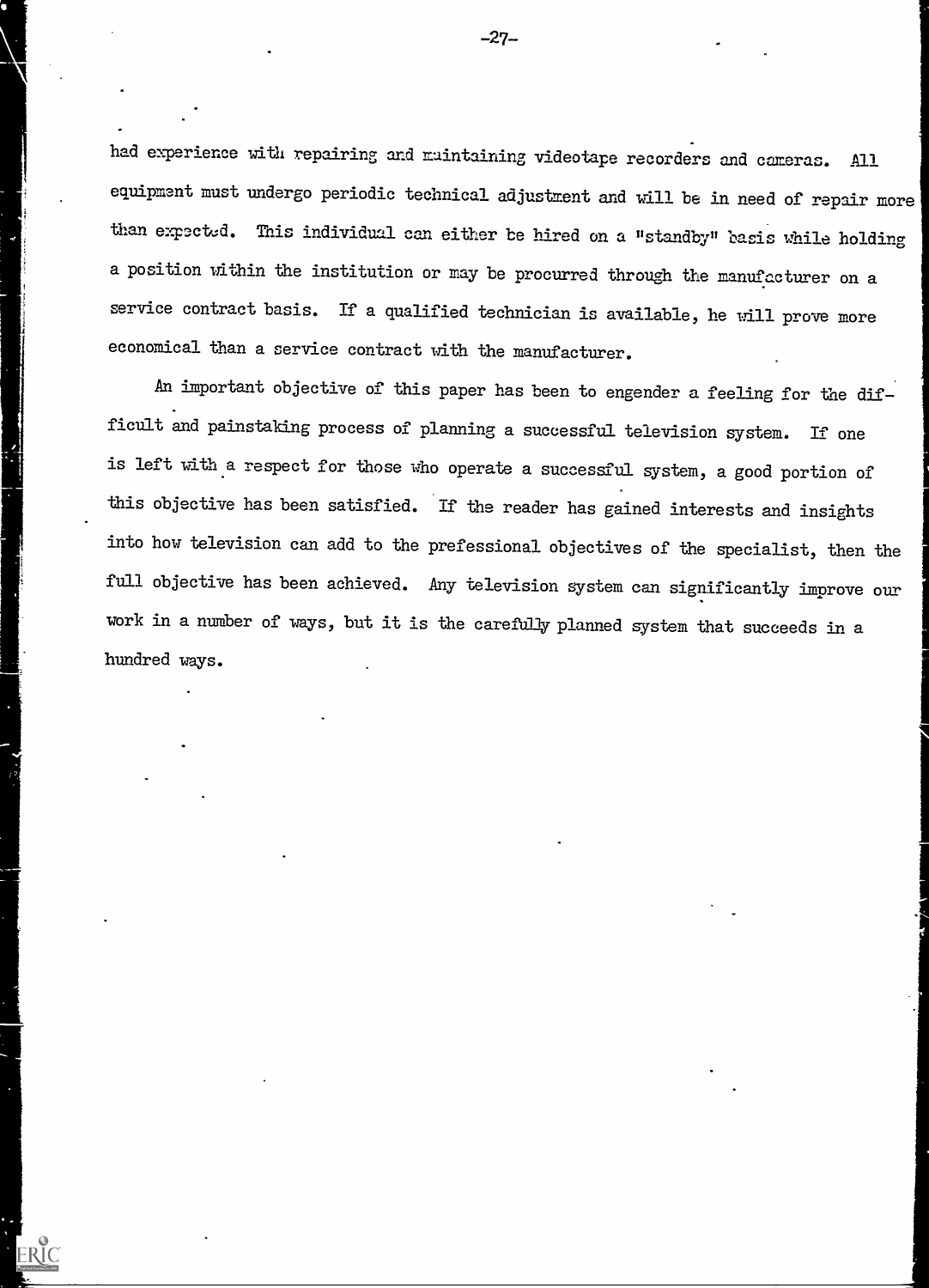### Figure Captions

Fig. 1. Studio with Storage and Control Room

ERIC

Fig. 2. Cross-sectional View of Isolation Sound Control for Studio Halls Fig. 3. Cross-sectional View of Absorption Sound Control for Studio Halls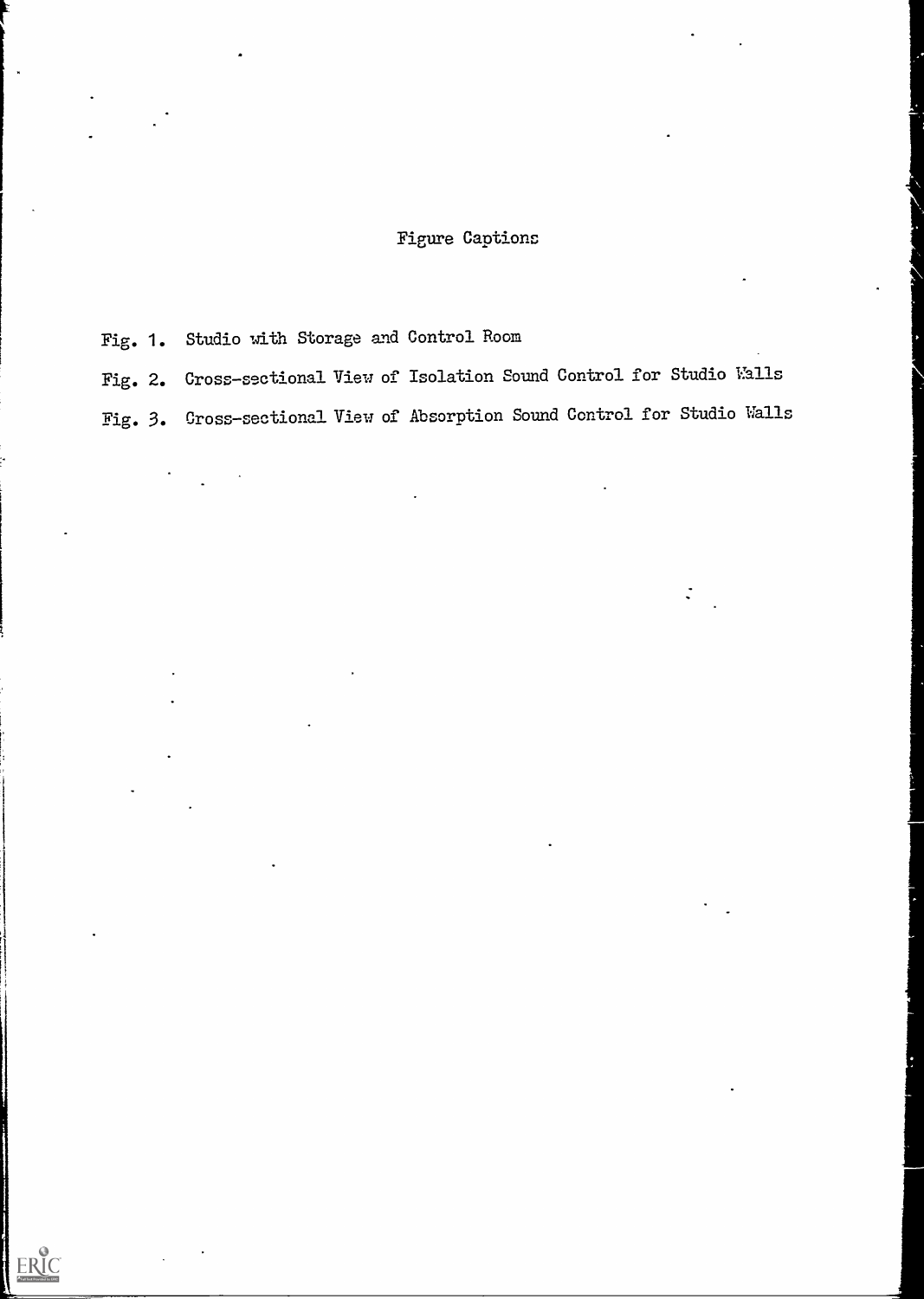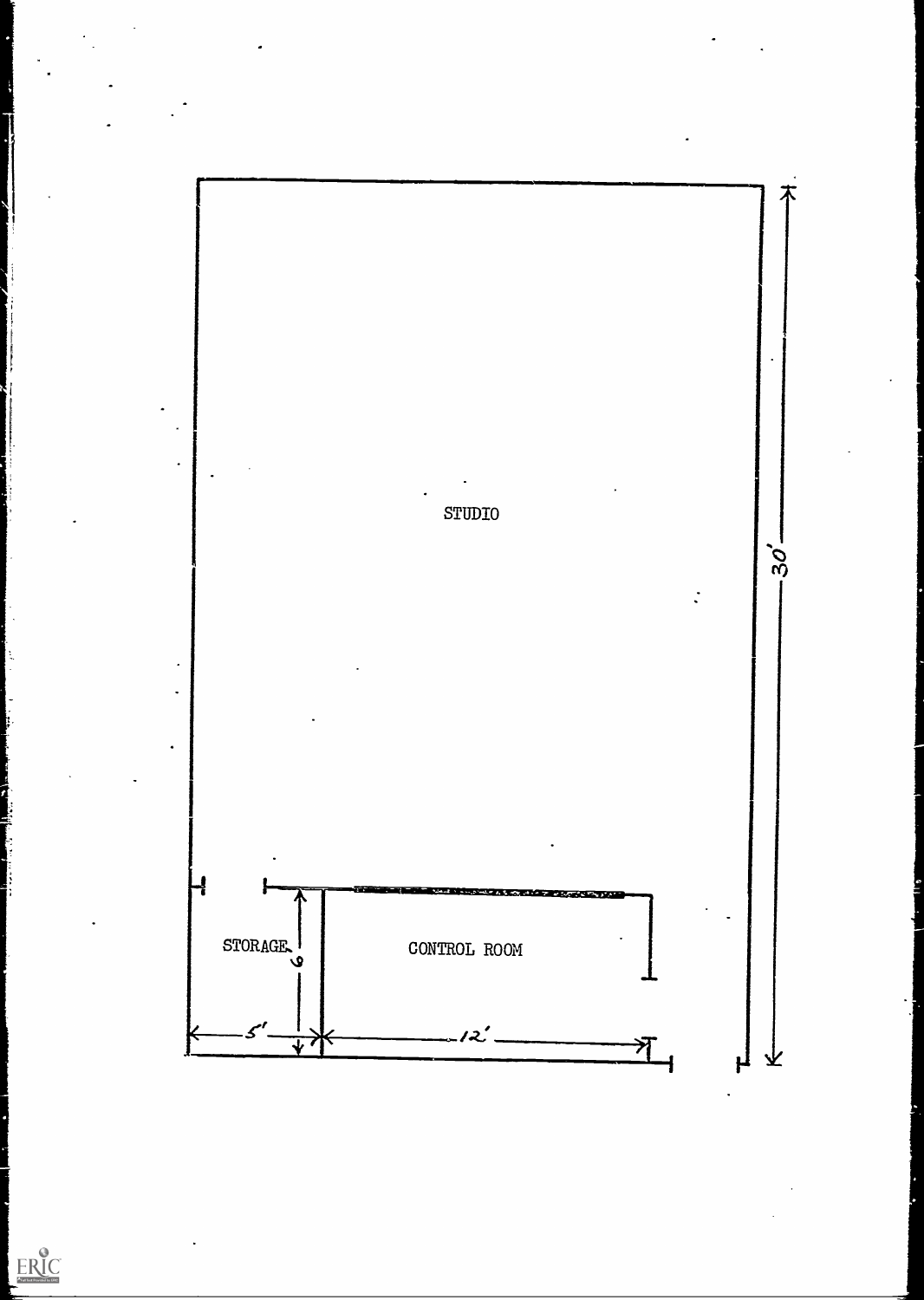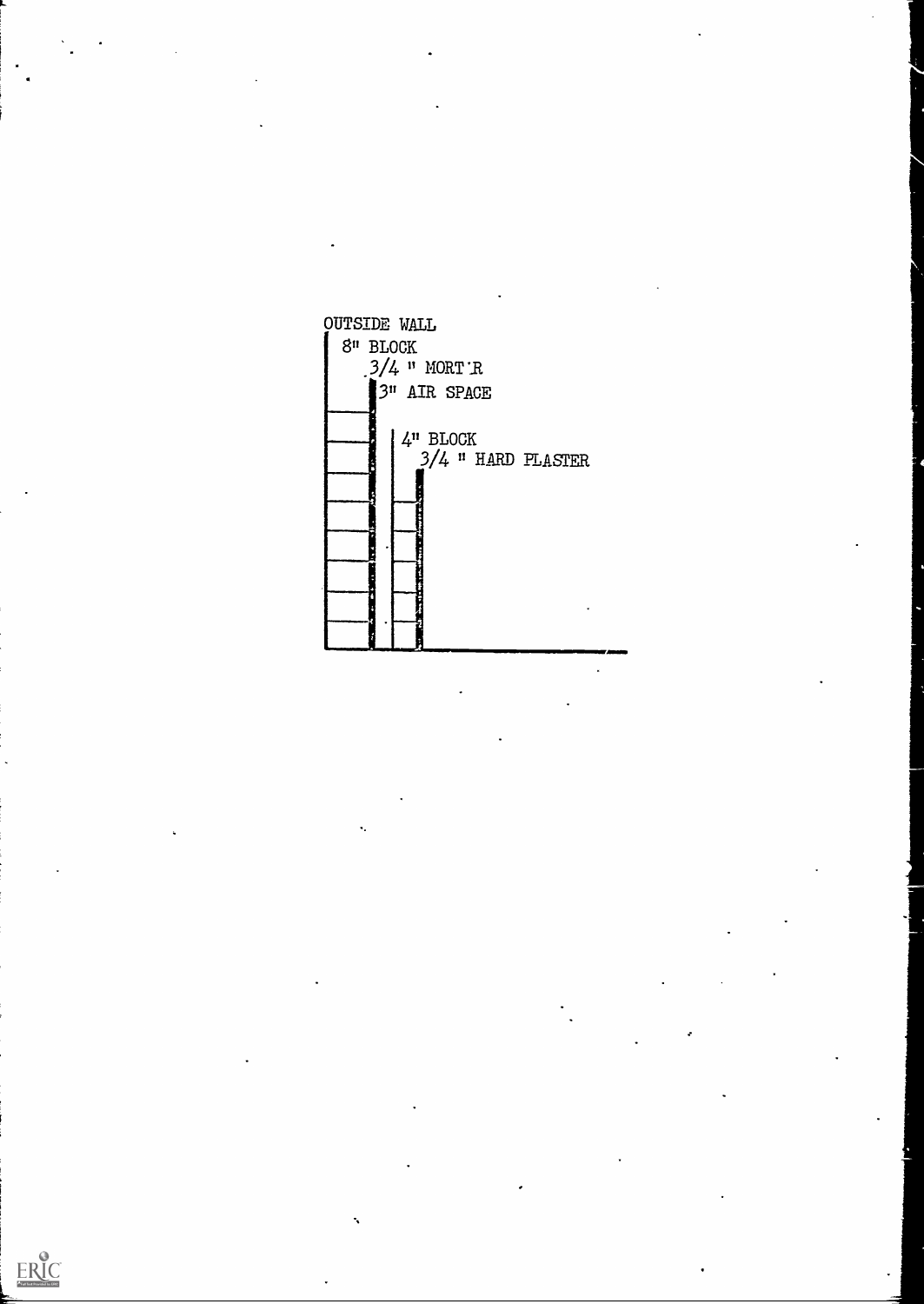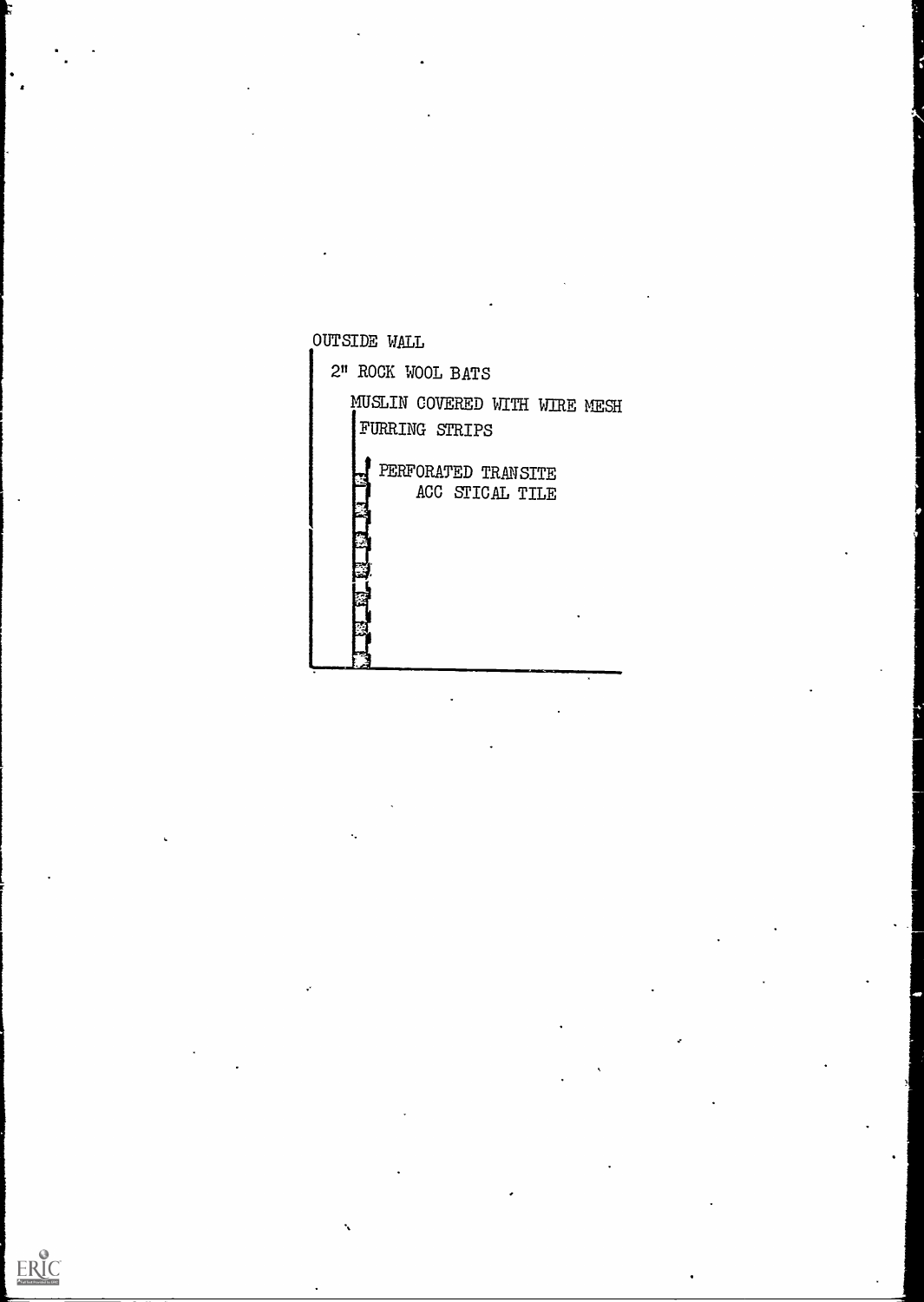# Table 1

# Professional Functions Most Efficiently Served by

# Centralized and Decentralized Systems

| Functions                                                      | Centralized | Decentralized |  |
|----------------------------------------------------------------|-------------|---------------|--|
| Instruction                                                    | $\mathbf x$ |               |  |
| Small-group therapy                                            | $\mathbf x$ | $\mathbf x$   |  |
| Individual therapy                                             | $\mathbf x$ | $\mathbf x$   |  |
| Psychological testing                                          | $\mathbf x$ | $\mathbf x$   |  |
| Workshops/in-service<br>: training                             | $\mathbf x$ |               |  |
| Research                                                       |             | $\mathbf x$   |  |
| Staffing                                                       | $\mathbf x$ |               |  |
| Remote location:<br>screening, therapy,<br>patient observation |             | $\mathbf x$   |  |
| Clinical interviews                                            |             | $\mathbf x$   |  |

 $\ddot{\phantom{a}}$ 

 $\sum_{\lambda_{\text{full heat provided by EHC}}}$ 

I